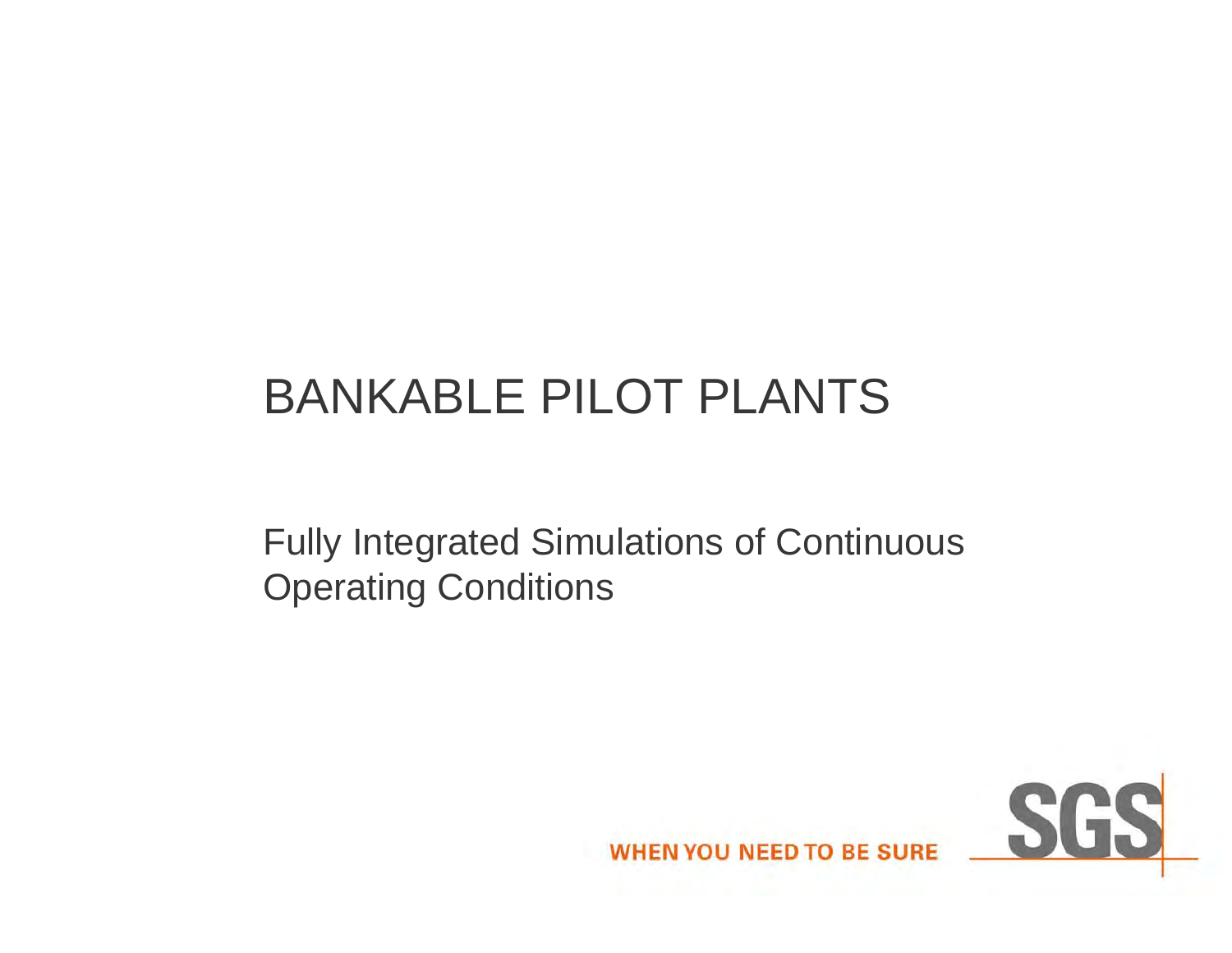# SGS ADVANCED MINERALOGY LABS

### Global leader

- $\bullet$ Certification & Verification
- $\bullet$ Inspection & Monitoring
- 0 Sampling & Testing
- $\bullet$ Risk management
- $\bullet$ Public company
- $\bullet$  Market cap \$11.85B, no debt
- 0 65,000 people
- 0 650 labs in 7 industrial segments
- 0 2000 offices

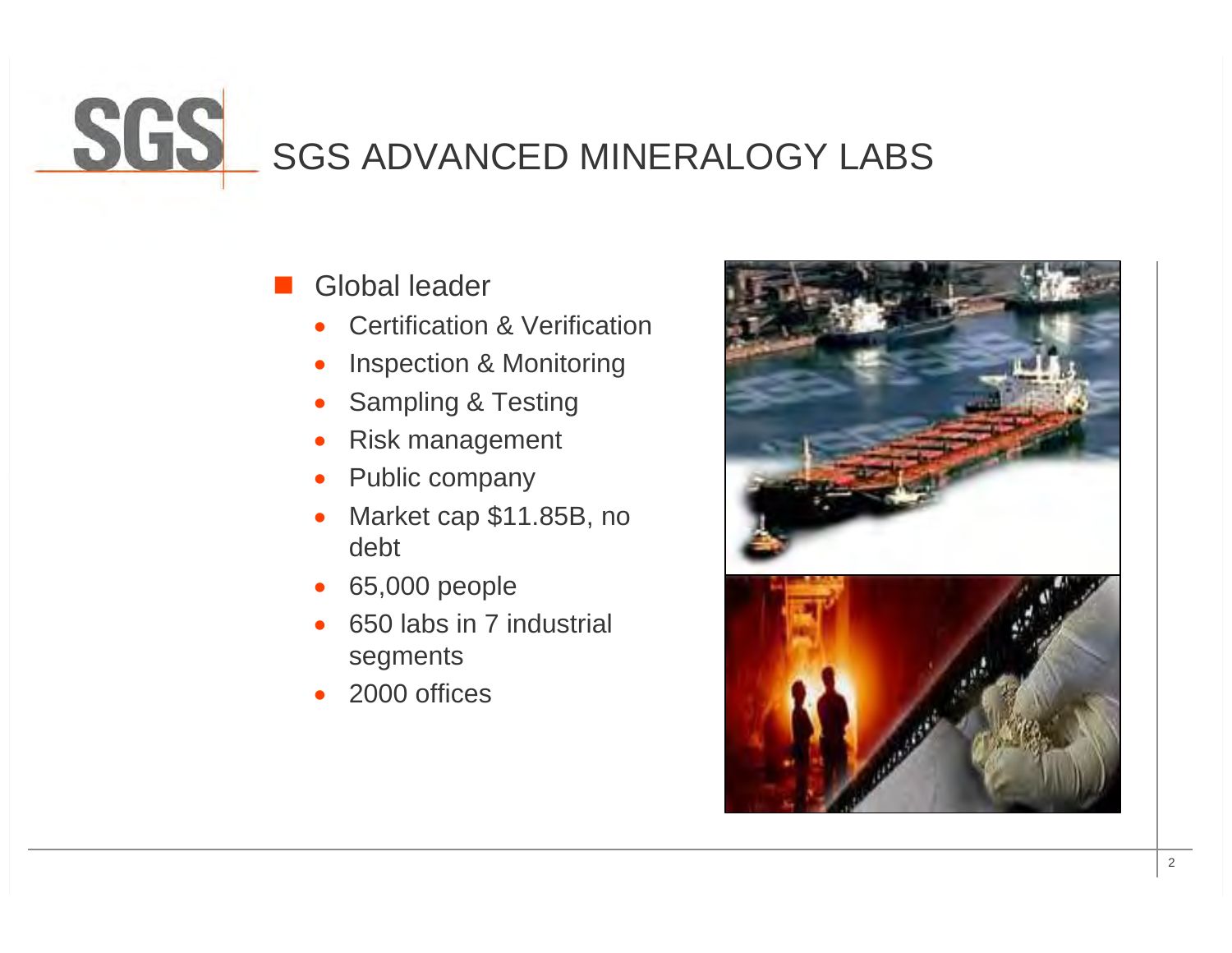## SGS MINERALS SERVICES

- Laboratory analysis
- On-site services
- a. Metallurgical testing
- Mechanical sampling systems
- Inspection
- **Service Service** Sampling

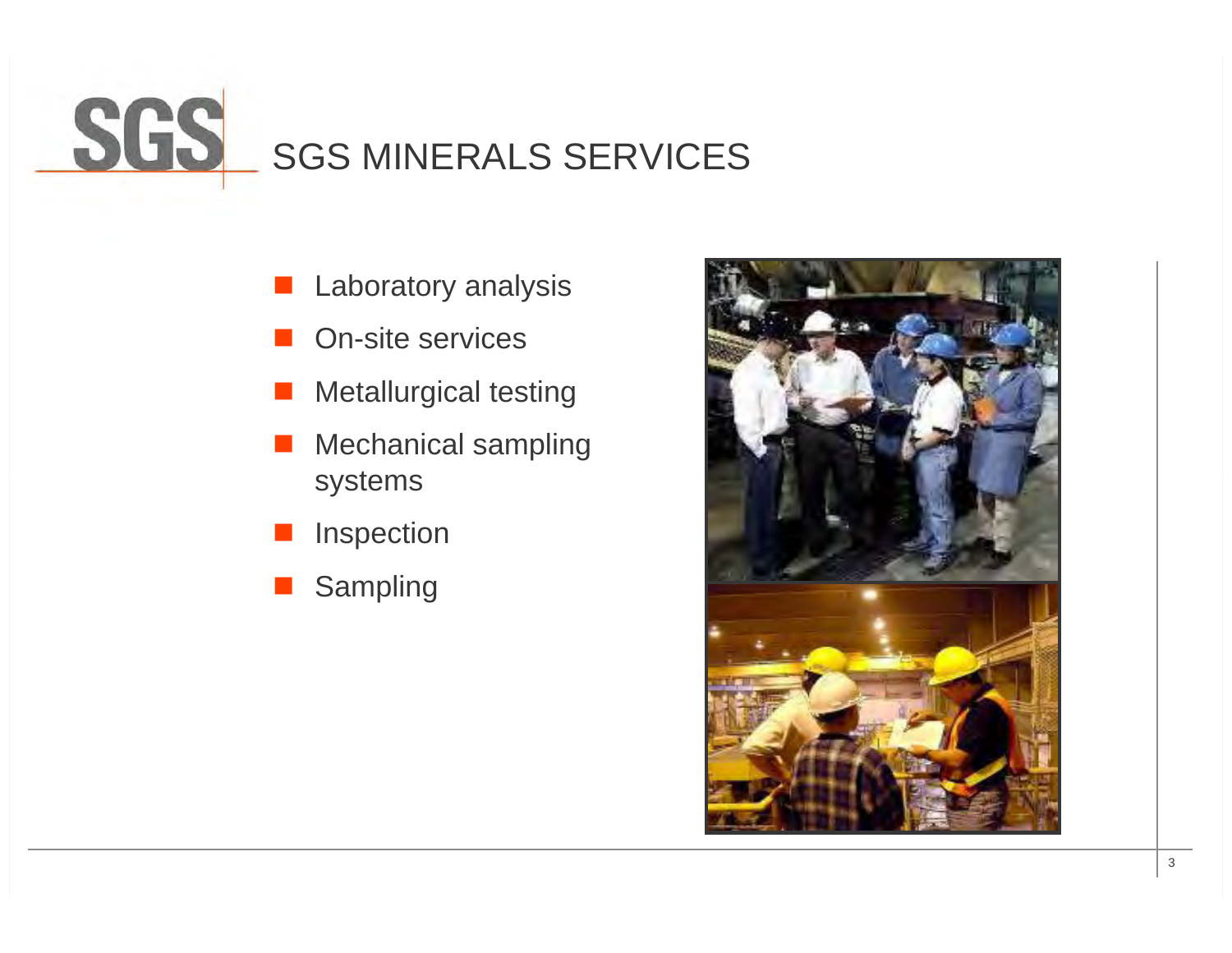

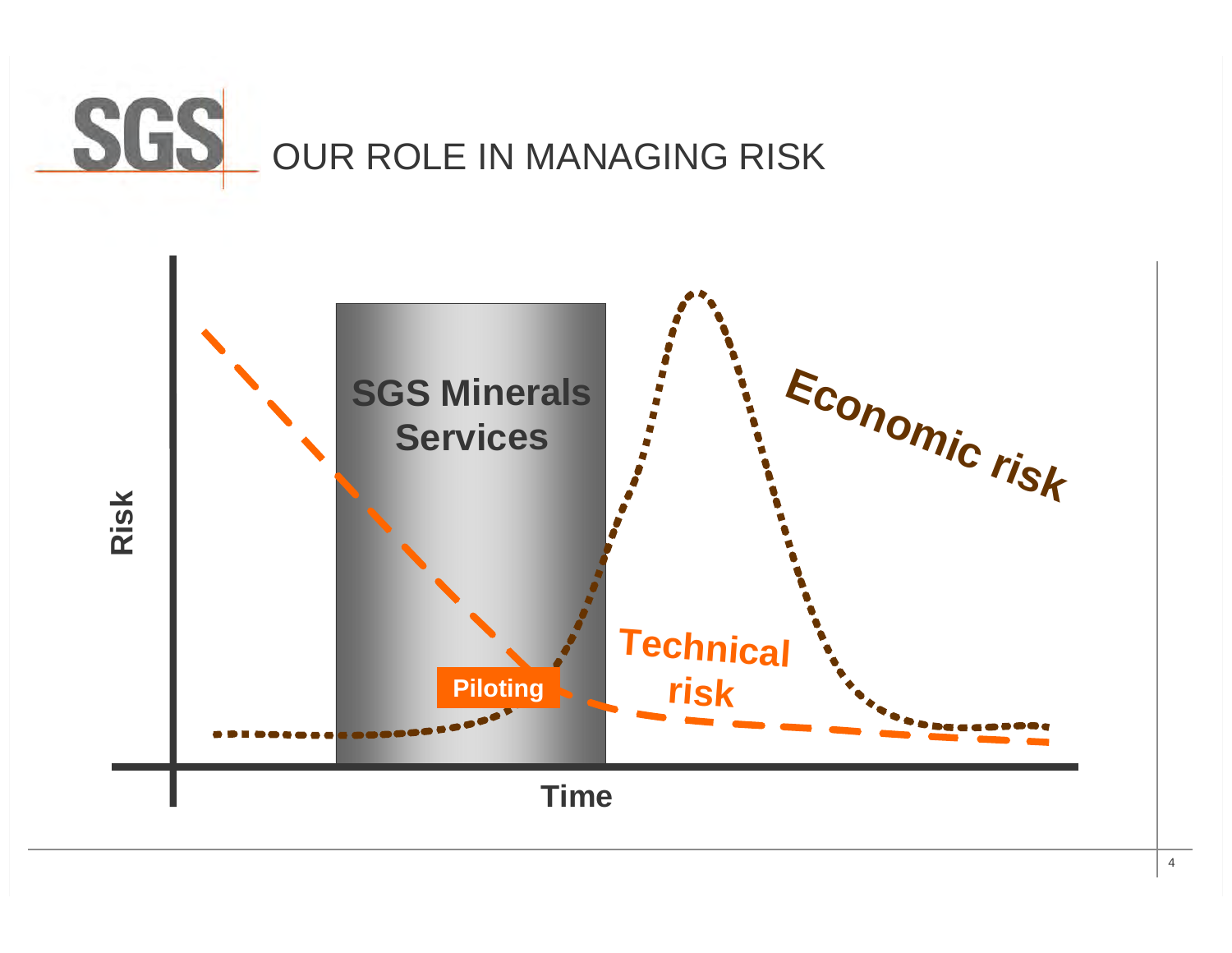

- Real-time integrated demonstration of processing circuit using expected feed, reagents and equipment.
- Pertinent for mining projects & industrial process design
- Pilot plants prove critical attributes of a commercial plant thus allow evaluation and troubleshooting
- Industry standard due diligence and risk reduction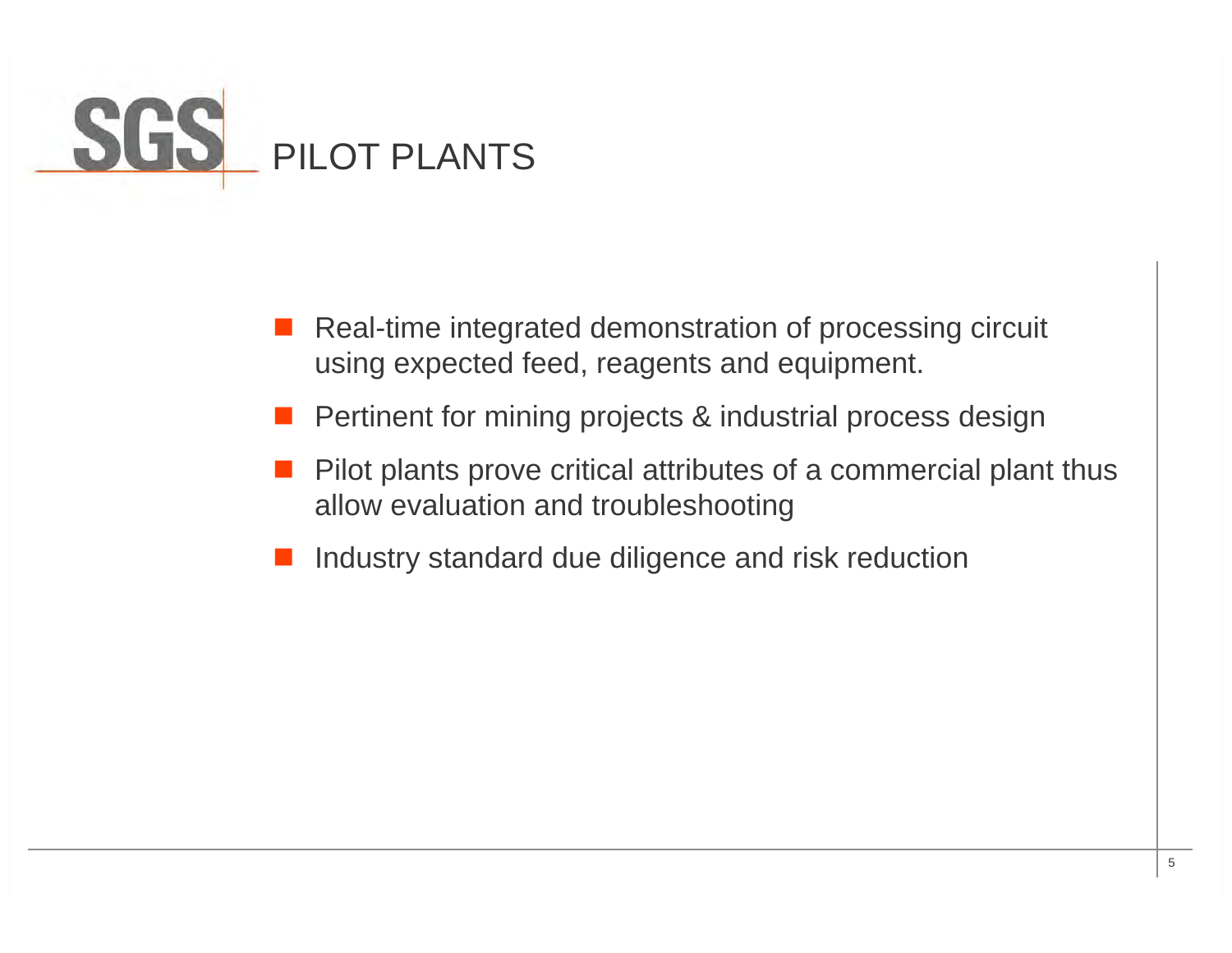



**PAL Circuit** 



Neutralization, CCD



■ 24/7 operation possible Precipitation, SX-EW

- **Service Service** 150 dedicated staff, 70-80 hr weeks
- Metallurgy, mineralogy, analytical, process control, environmental
- On-site maintenance (electrical, mechanical, instrumentation)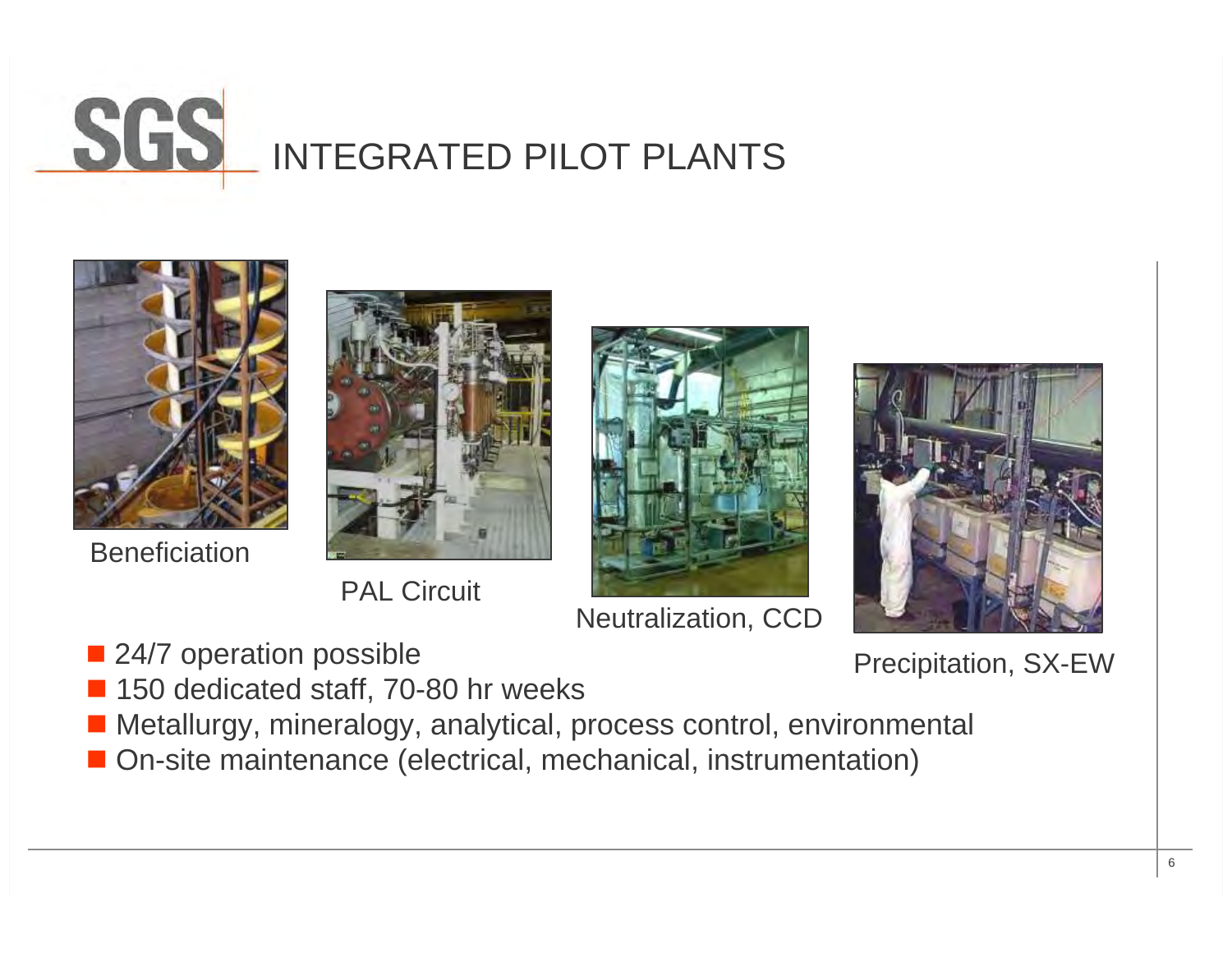# VALUE OF INTEGRATED PILOT PLANTS

- П Demonstrate anticipated operations
- $\Box$ Integrate unit processes in real time
- П Review impact of feed variability
- П Assess recycle streams
- Identify potential problems

(operating, automation, corrosion, maintenance)

- П Confirm energy needs, water balance and treatment, reagent consumption & equipment sizing
- П Prove product quality and generate market samples
- П Mitigate environmental concerns



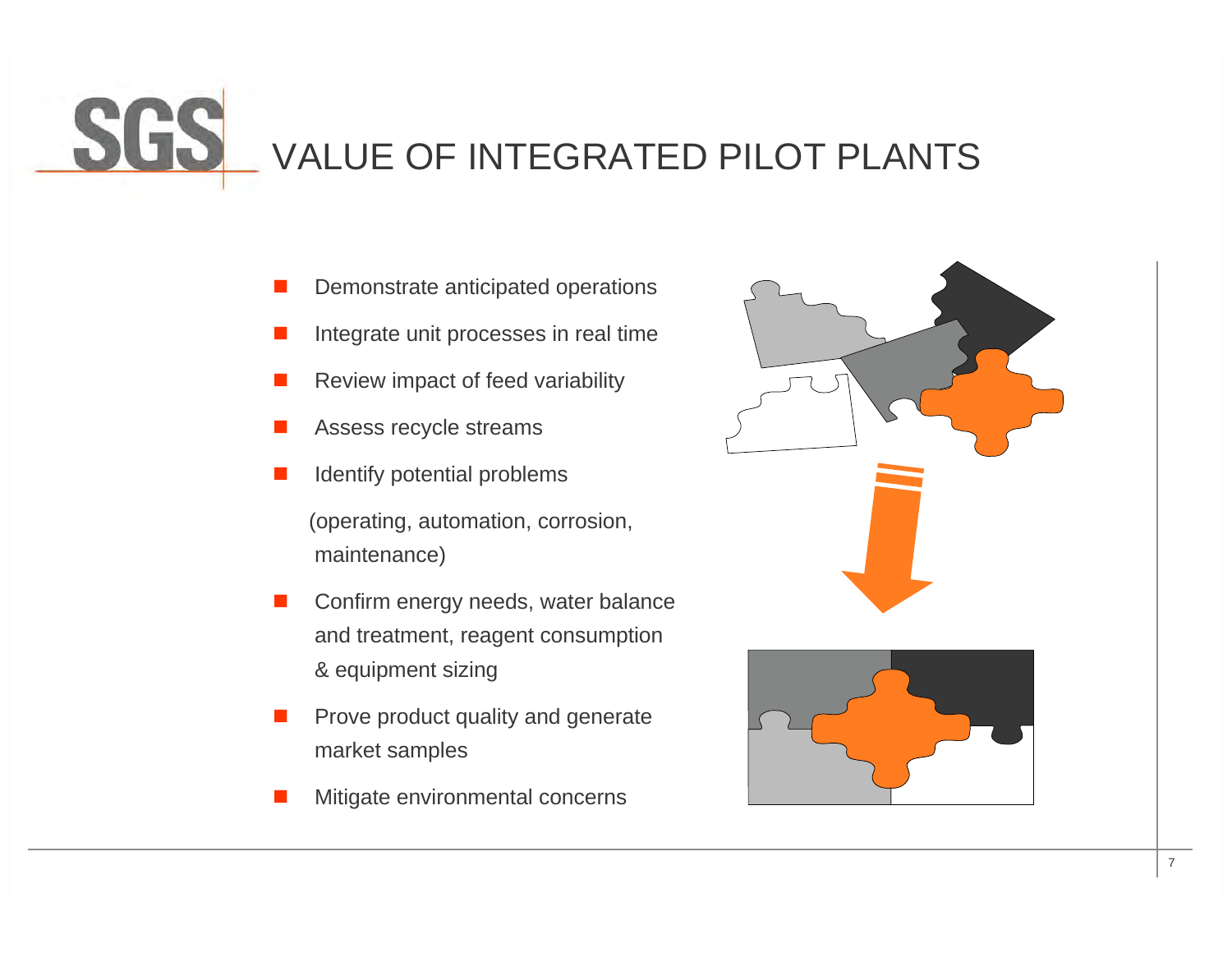# DECADES OF EXPERIENCE

- 3-6 integrated pilot plants/year for 30 years
- **Tale**  10 off-site, in-plant pilot plants
- **The Contract of the Contract of the Contract of the Contract of the Contract of the Contract of the Contract o**  15 broad scope, in-plant services contracts
- 8 on-site start-ups

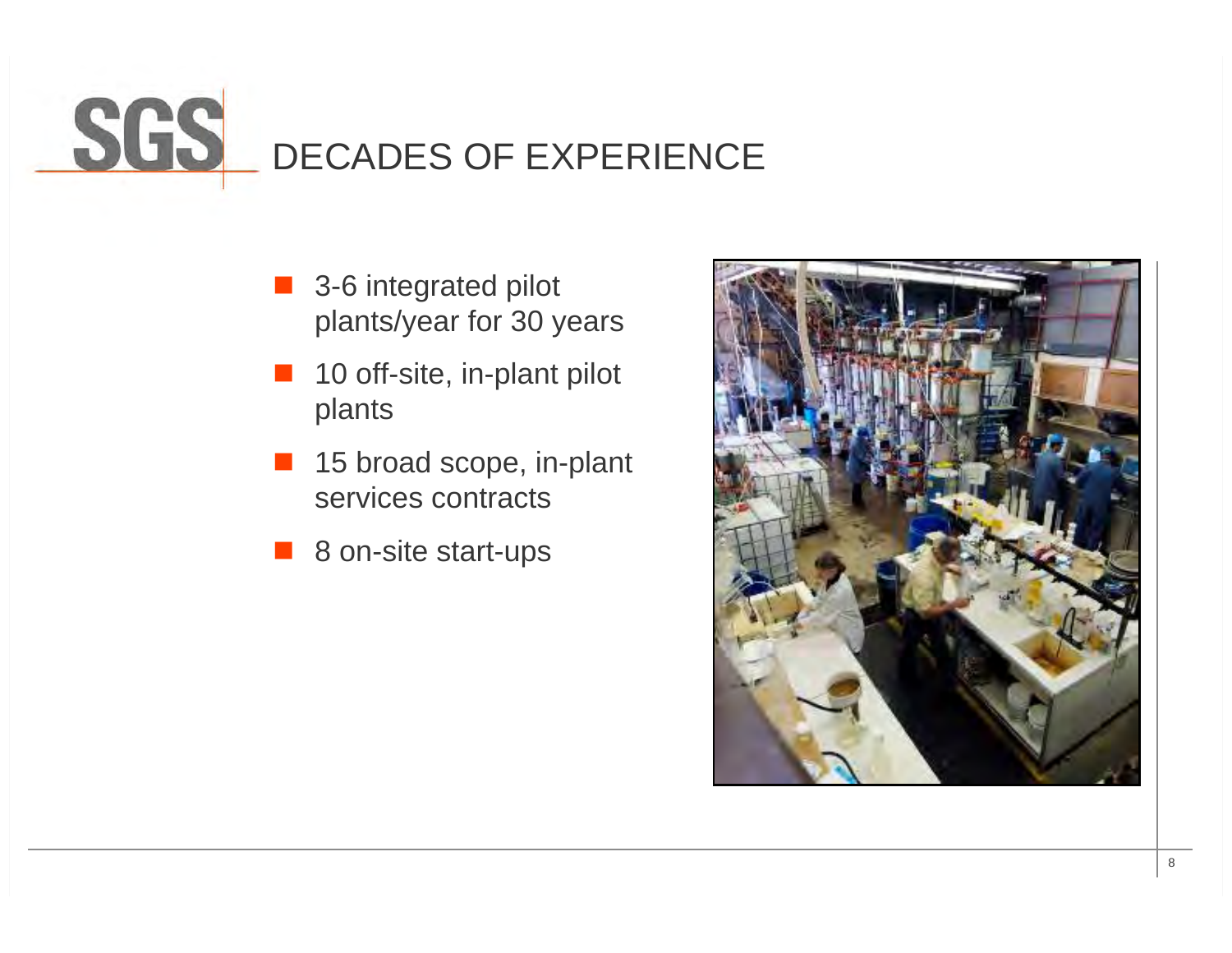### SGS INTEGRATED PILOT PLANTS (SELECTED FROM 1998-2009)

- $\Box$ Boleo Cu, Au
- $\Box$ Skye Resources Ni
- П MacKenzie Bay V
- $\Box$ Antamina Cu, Zn
- $\Box$ PolyMet/NorthMet many
- П Key Lake (on-site) NiCo As
- $\Box$ Voiseys Bay Ni Cu
- $\Box$ Sepon, Oxiana Cu, Au, Ag
- П Avalon Ventures REE
- $\Box$  North American Palladium PGE
- $\mathbb{R}^n$ Farrallon Zn, Cu
- $\mathbb{R}^n$ Nui Phao, Tiberon W, F, Bi
- B Montcalm Ni, Cu
- $\mathbb{R}^n$ Winnaarshoek, Impala PGE
- Pebble Au
- B Oyu Tolgoi Au, Cu
- $\mathbb{R}^n$ Pascua-Lama Au
- $\mathbb{R}^n$ Pueblo Viejo Au
- B Pogo Au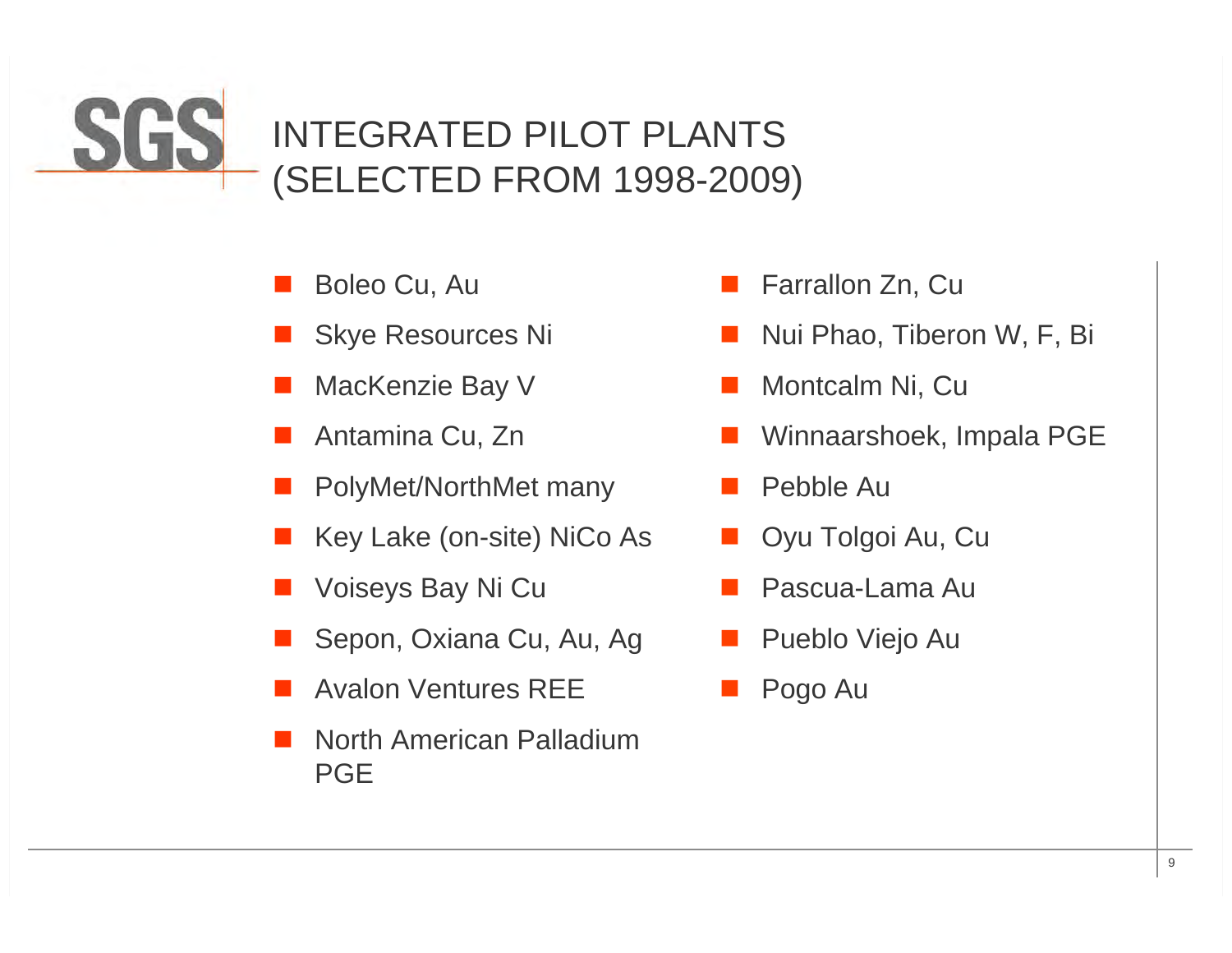### SGS **TYPICAL TIMELINE OF PROJECT** DEVELOPMENT

#### $\mathbb{R}^3$ Characterize ore

- 0 Grade, mineralogy, beneficiation, settling, viscosity, geometallurgy
- Bench-scale testwork
	- 0 Linked to process design criteria, variability testing, geometallurgy
- T. Process selection
	- 0 Flowsheet development and optimization
- T. Pilot-scale testwork
	- 0 Confirm design criteria on composites of various ore types
	- 0 Create samples of final products for market evaluation.
	- 0 Provide bankable assessment of operational viability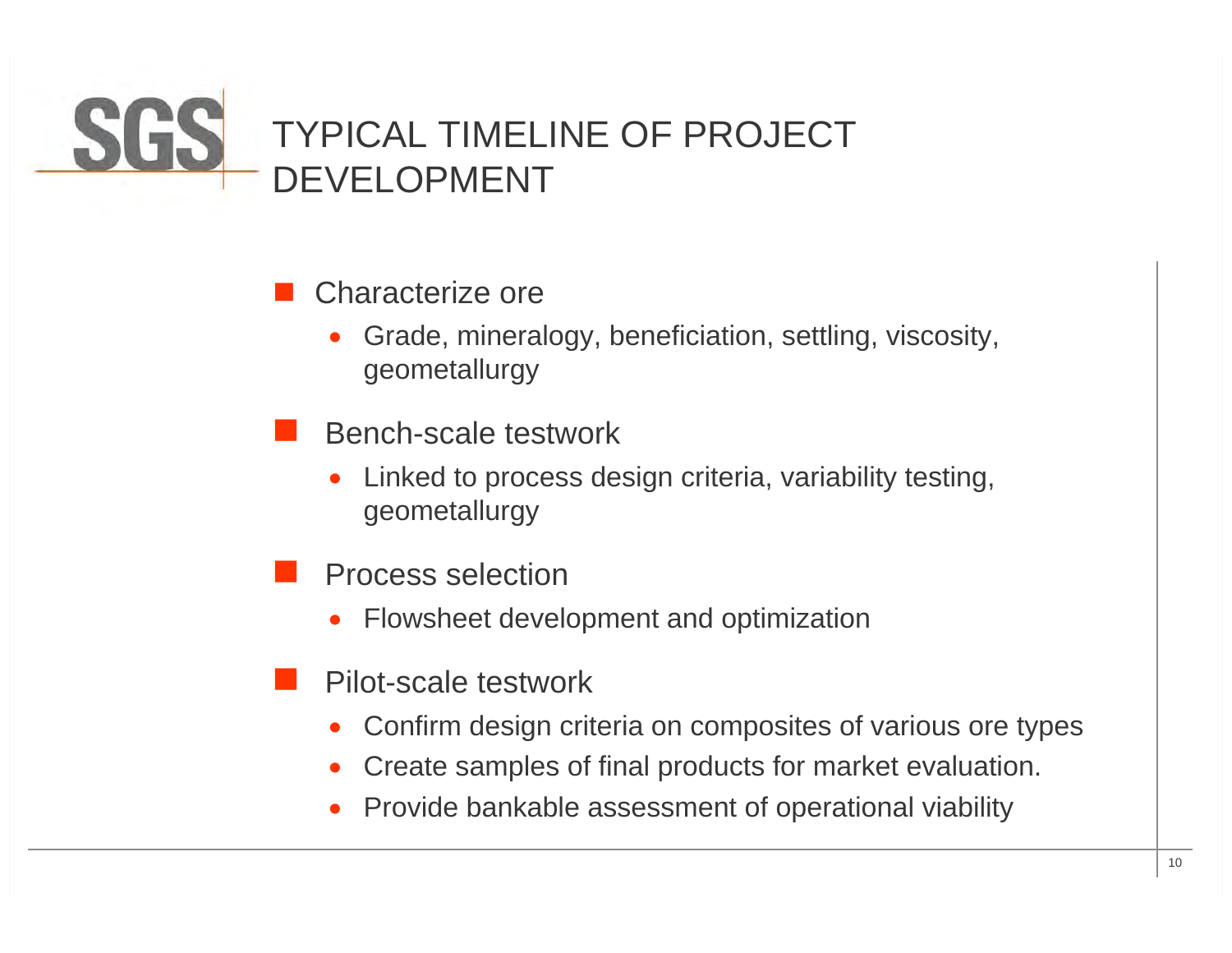

### **Expertise**

Mineral Processing Hydrometallurgy **Geometallurgy Environment** Analytical **Mineralogy** Interdisciplinary

### **Facilities**

**Laboratories** Pilot PlantAnalytical Laboratory Advanced Mineralogy Laboratory

### **Pilot plant management**

Project budgeting Pre-pilot testwork Flowsheet development Planning Design **Construction Operation** Data Collection**Reporting** Client relations

### **Services**

**Maintenance Purchasing** IT support Health, Safety and EnvironmentAdministrative support

### **Critical mass**

Qualified workspace ~ 80+ staff24/7 analytical coverage Dedicated trades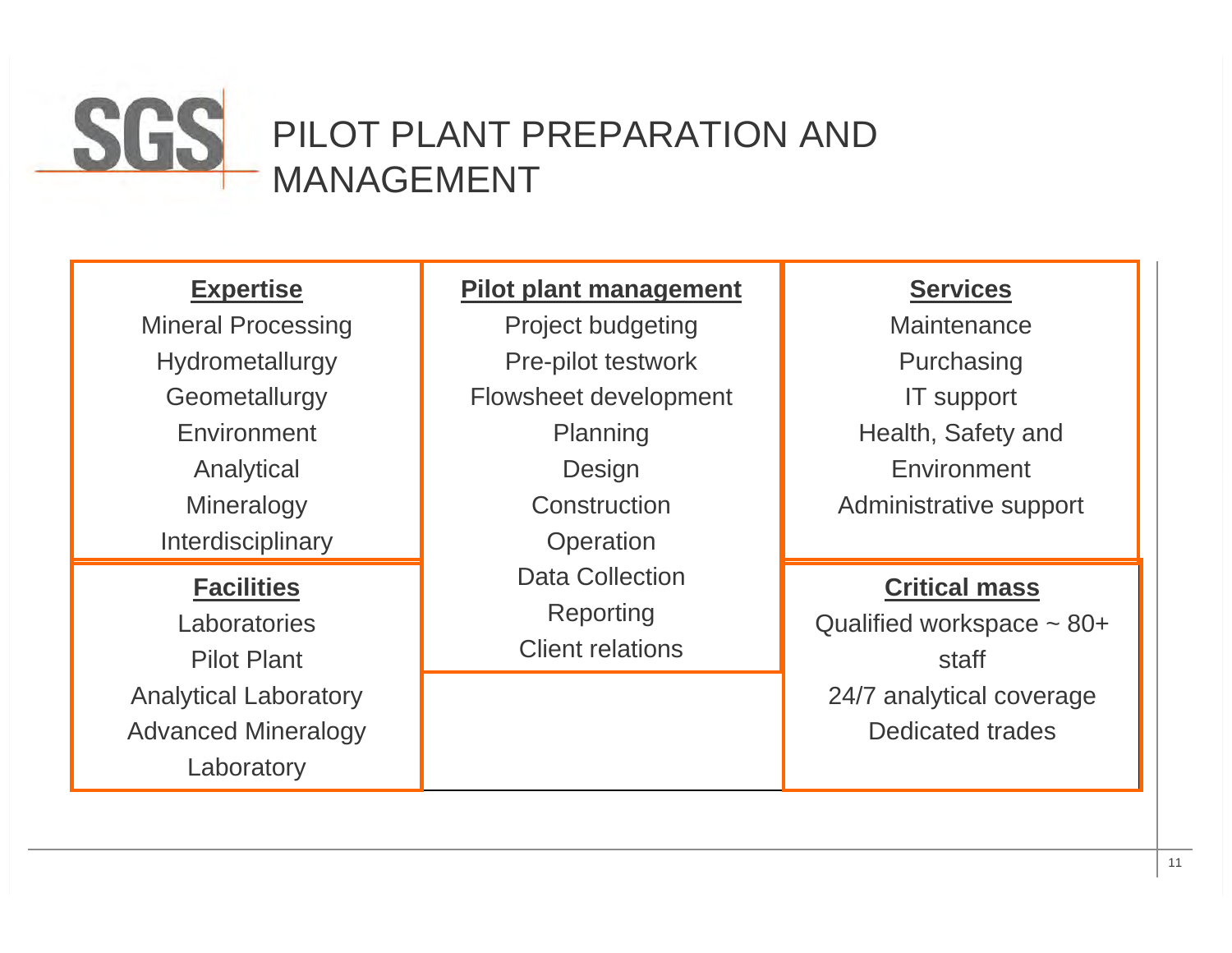## OPERATIONAL MANAGEMENT

|                                                                 | Technical areas of expertise- Senior Metallurgists/ Project Managers/ Consultants |  |
|-----------------------------------------------------------------|-----------------------------------------------------------------------------------|--|
| Administration                                                  | Leaching-POX autoclave                                                            |  |
| <b>Budgeting</b>                                                | Separations/ CCD/ Rheology                                                        |  |
| <b>Resources</b>                                                | <b>SX-EW, Purification</b>                                                        |  |
| <b>Schedule</b>                                                 | Overall technical and data management                                             |  |
|                                                                 |                                                                                   |  |
| Shift coverage $24/7$ – circuits – Shift leaders/ technologists |                                                                                   |  |
|                                                                 | Front end – feed preparation and leaching                                         |  |
| Neutralization - CCD                                            |                                                                                   |  |
| SX-EW                                                           |                                                                                   |  |
| Iron removal                                                    |                                                                                   |  |
| <b>Precipitation circuits</b>                                   |                                                                                   |  |
|                                                                 | Final treatment – process water make- up                                          |  |
|                                                                 |                                                                                   |  |
|                                                                 | Data acquisition 24/7 - Reporting – daily Client feed back                        |  |
|                                                                 |                                                                                   |  |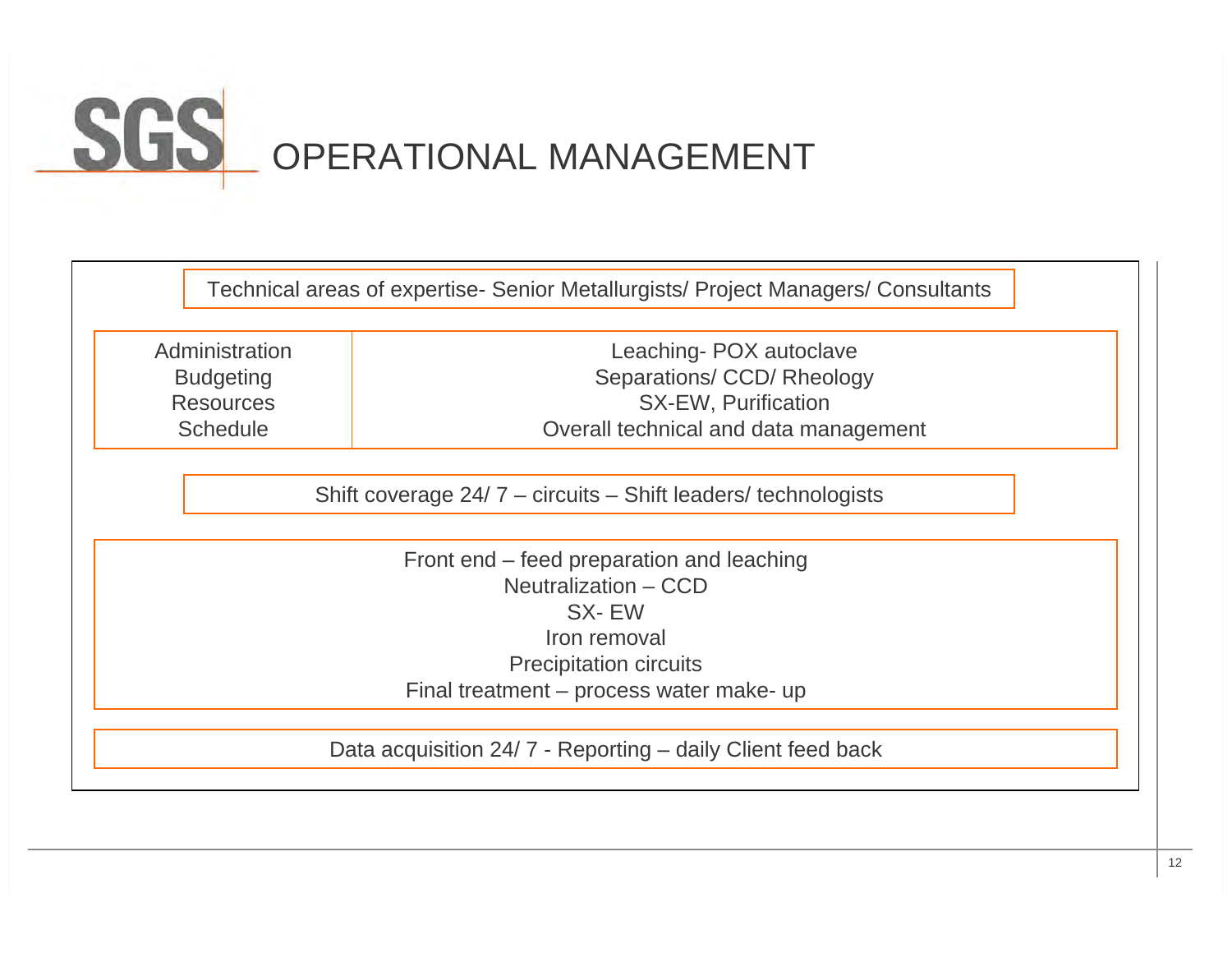### SGS PROJECT MANAGEMENT OVERVIEW

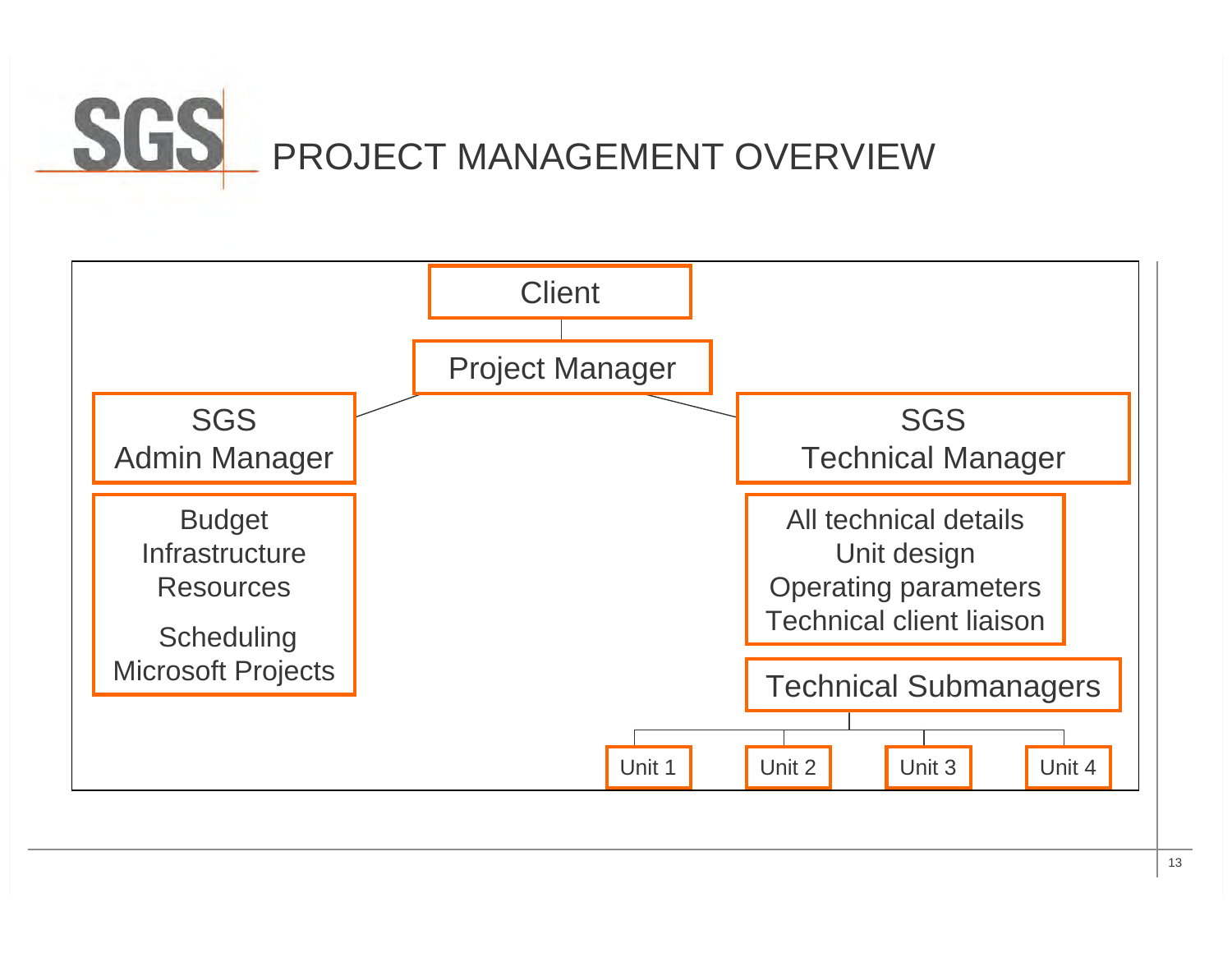

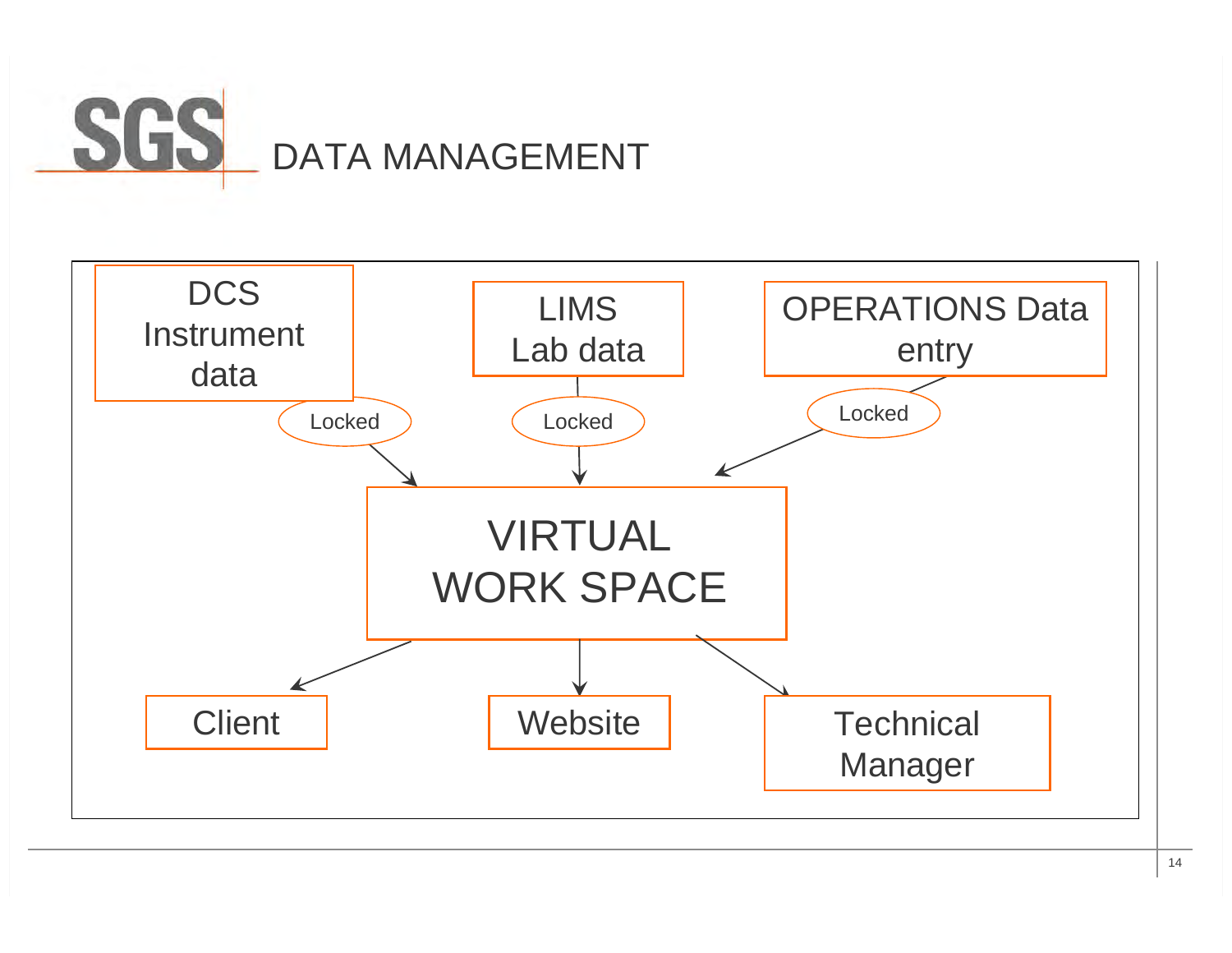

 $\mathbb{R}^3$ Typical sample size: 200 kg – 2 tonnes

- $\mathbb{R}^3$  Minimum project time: 3 months
	- $\bullet$ Planning: 2 weeks
	- $\bullet$ Set-up: 1-2 weeks
	- $\bullet$ Piloting: 3-5 weeks
	- $\bullet$ Reporting 4-8 weeks
- Health and safety key considerations
- Ambient, heated, frozen sample storage options
- Sample ownership remains with you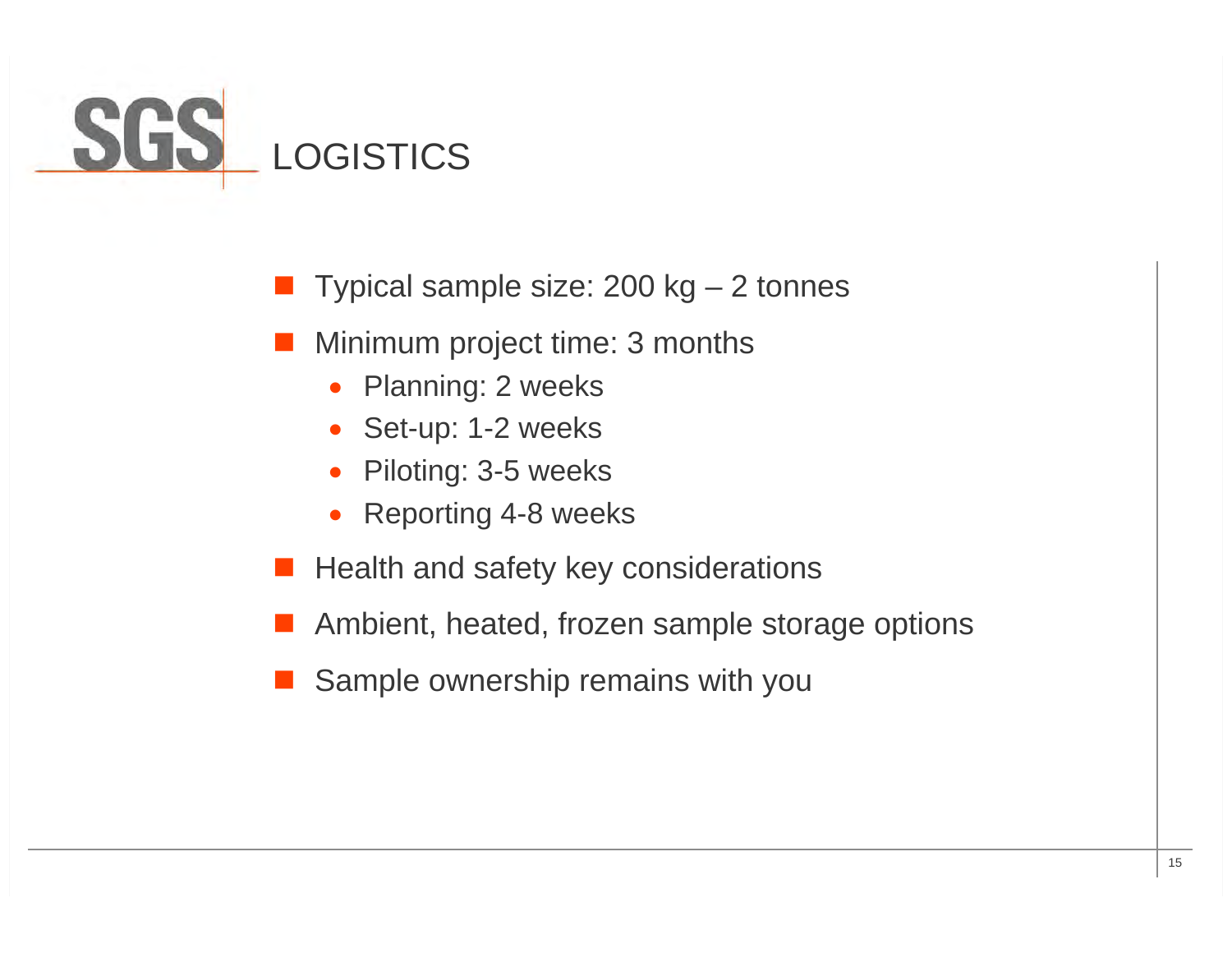

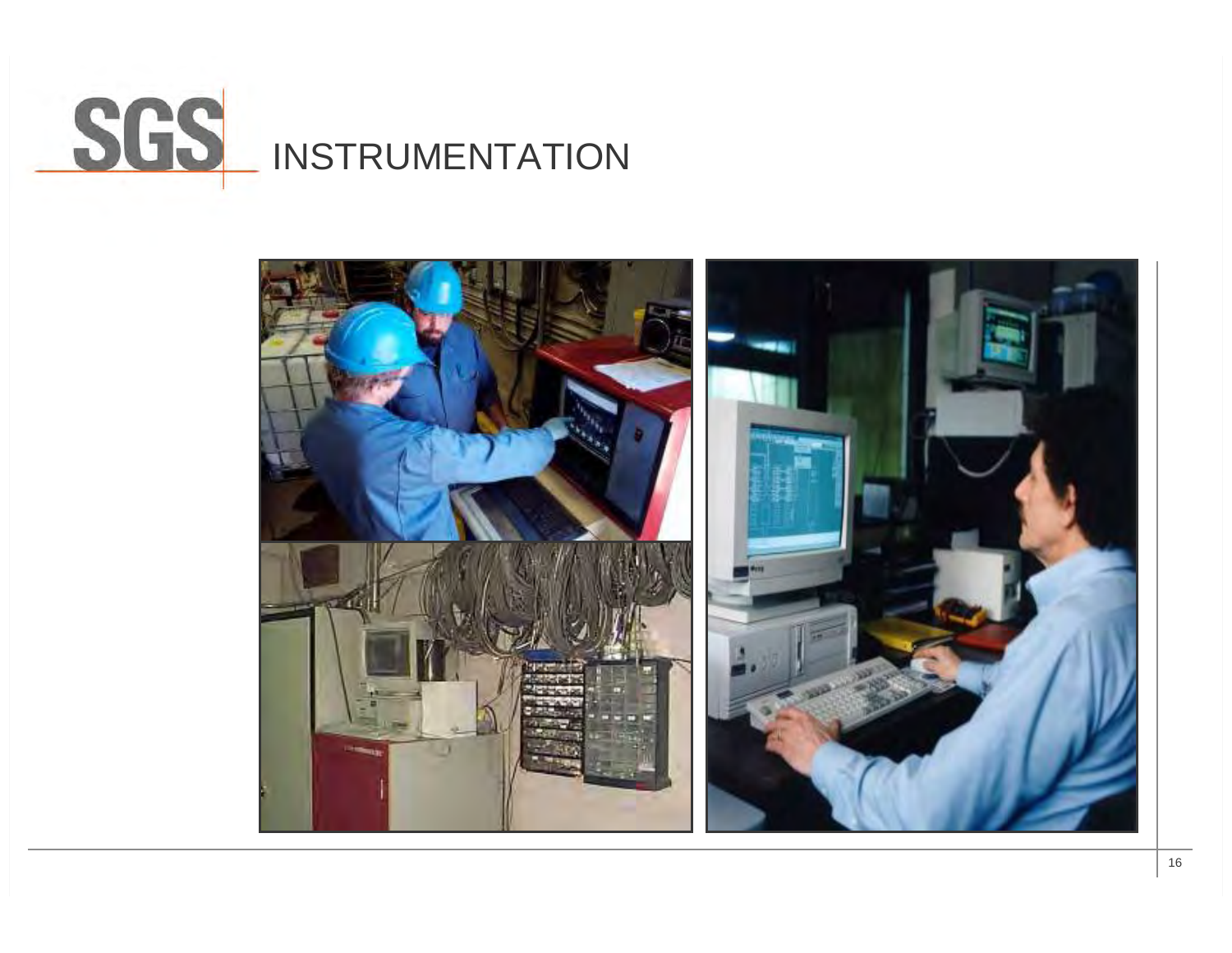

### **N** XRF

 $\mathbb{R}^n$ Particle Size Analysis



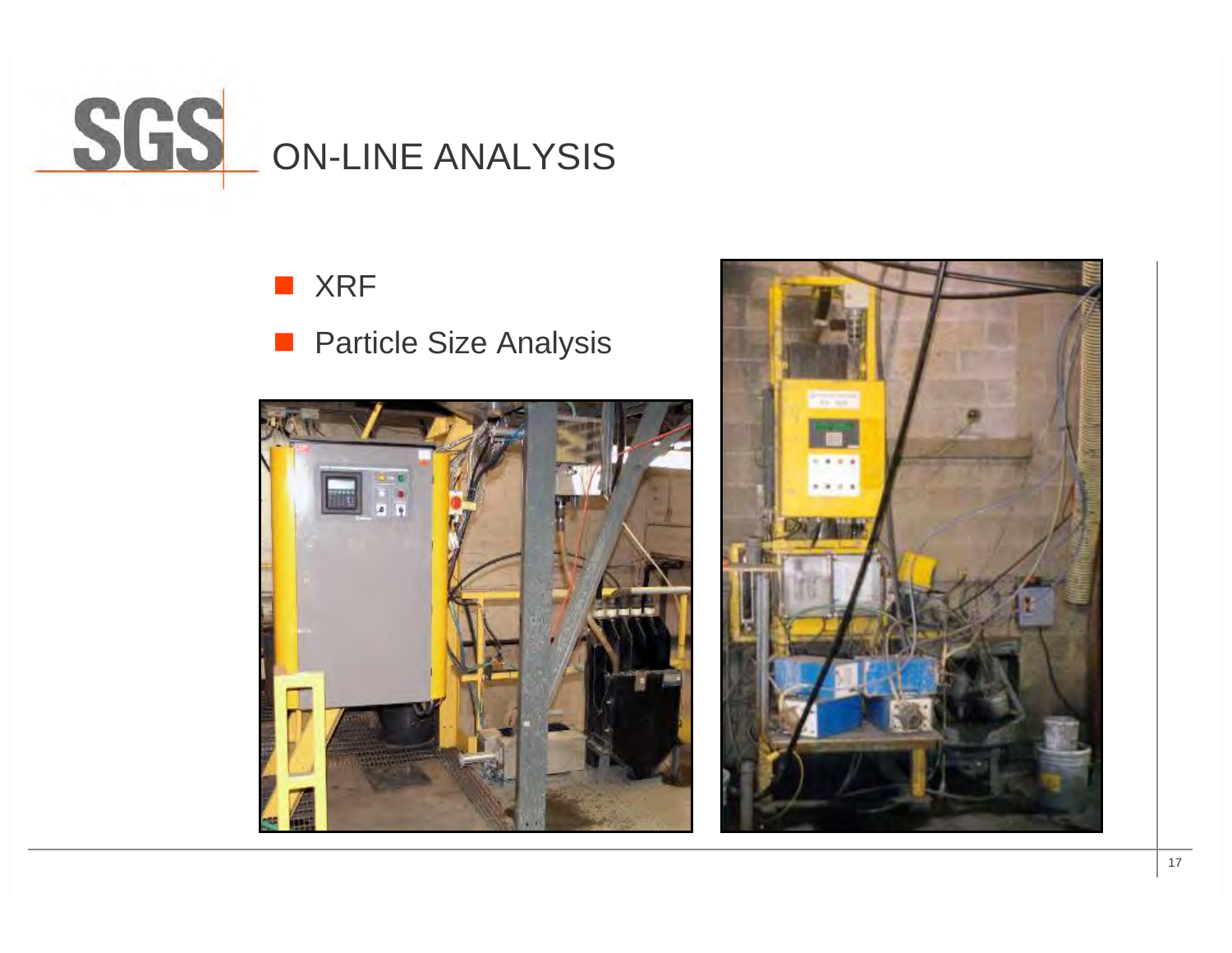

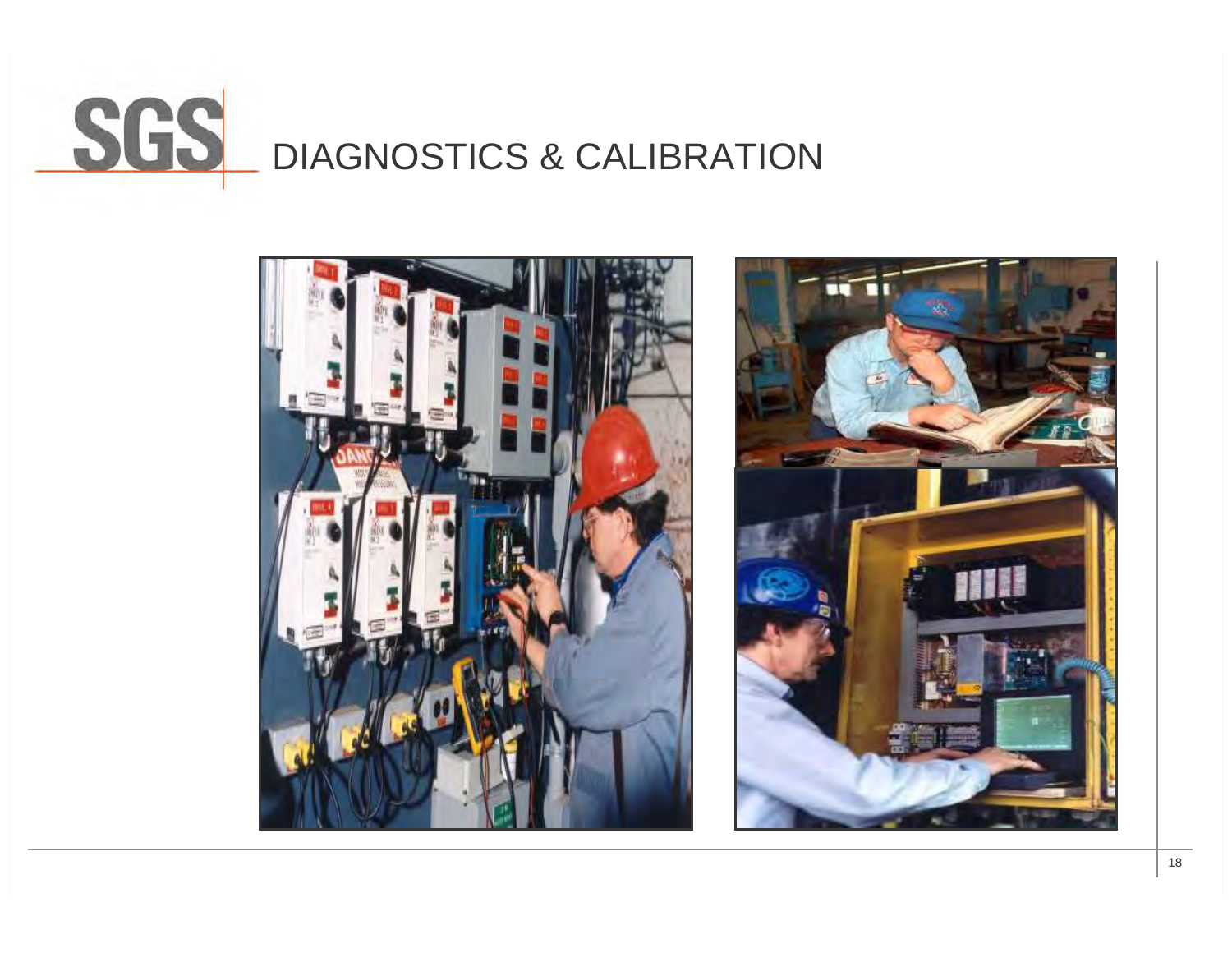

- **The State** Quick connects
- $\mathbb{R}^n$ Data entry
- **Barcoded samples**





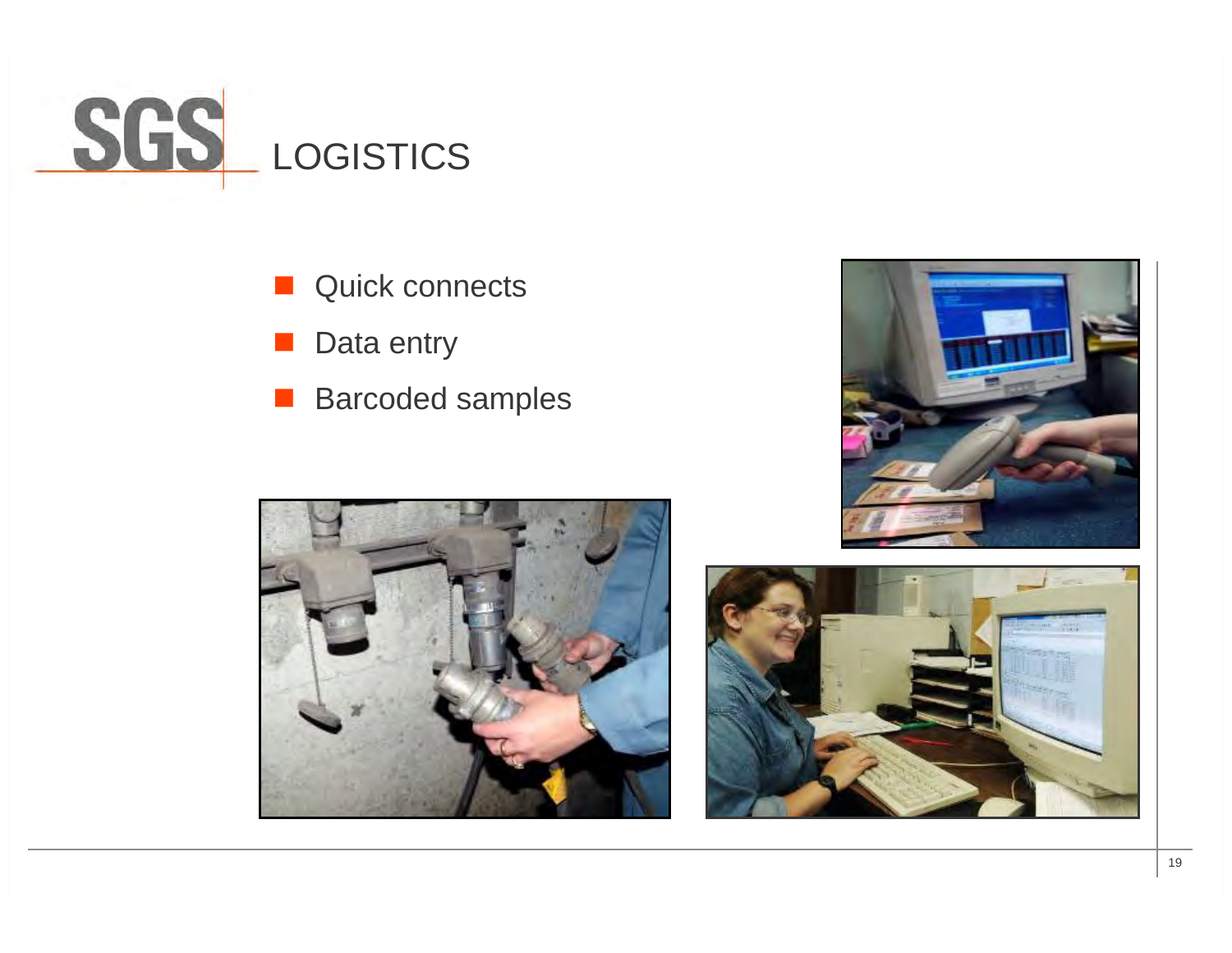# SGS TAILINGS MANAGEMENT

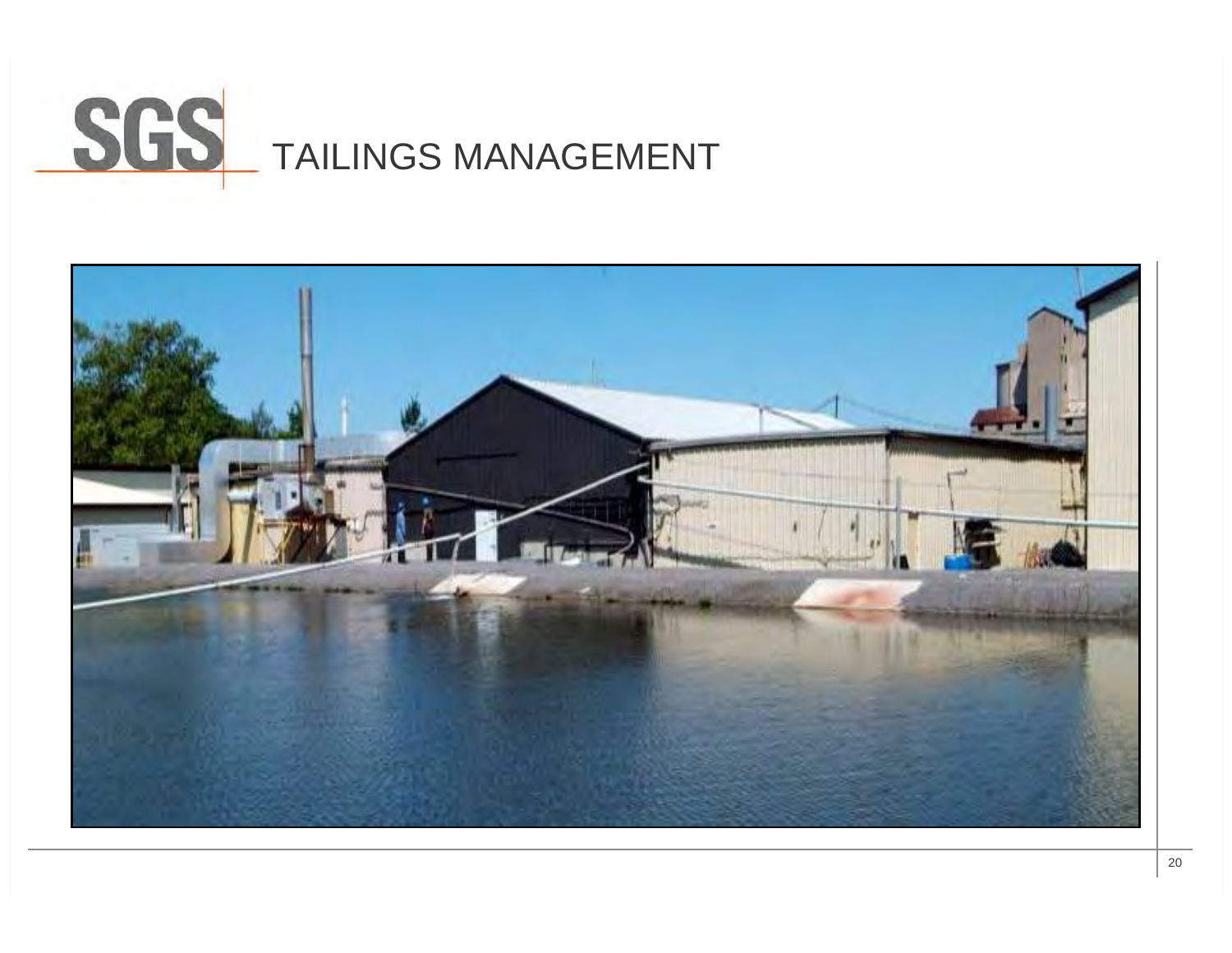





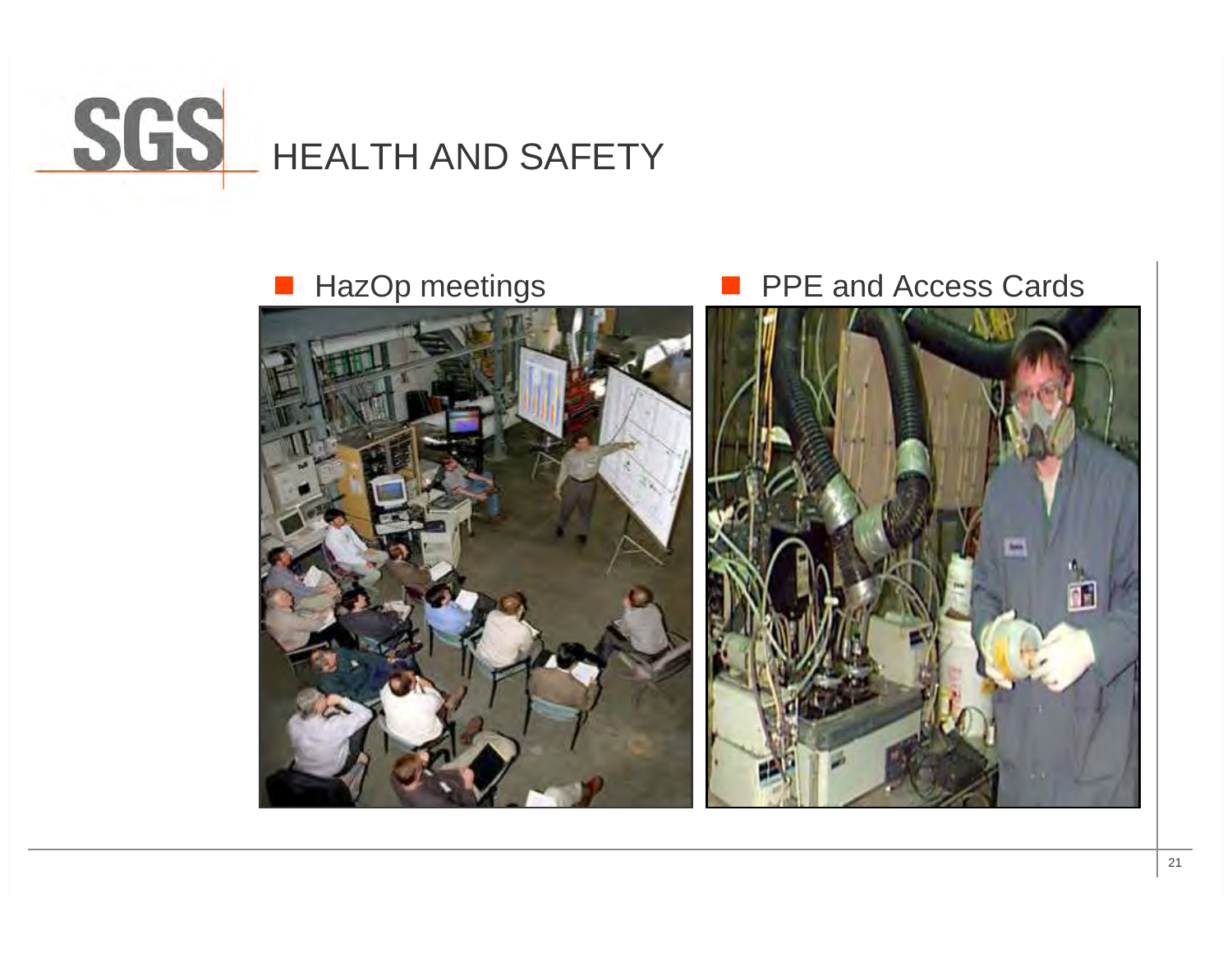

#### Analytical

- $\mathbb{R}^3$ **Environmental**
- $\mathbb{R}^3$ Mineralogy





- Т, Respected Quality – ISO 17025
- Numerous accredited labs in Canada, South Africa, South America, Australia, Russia, China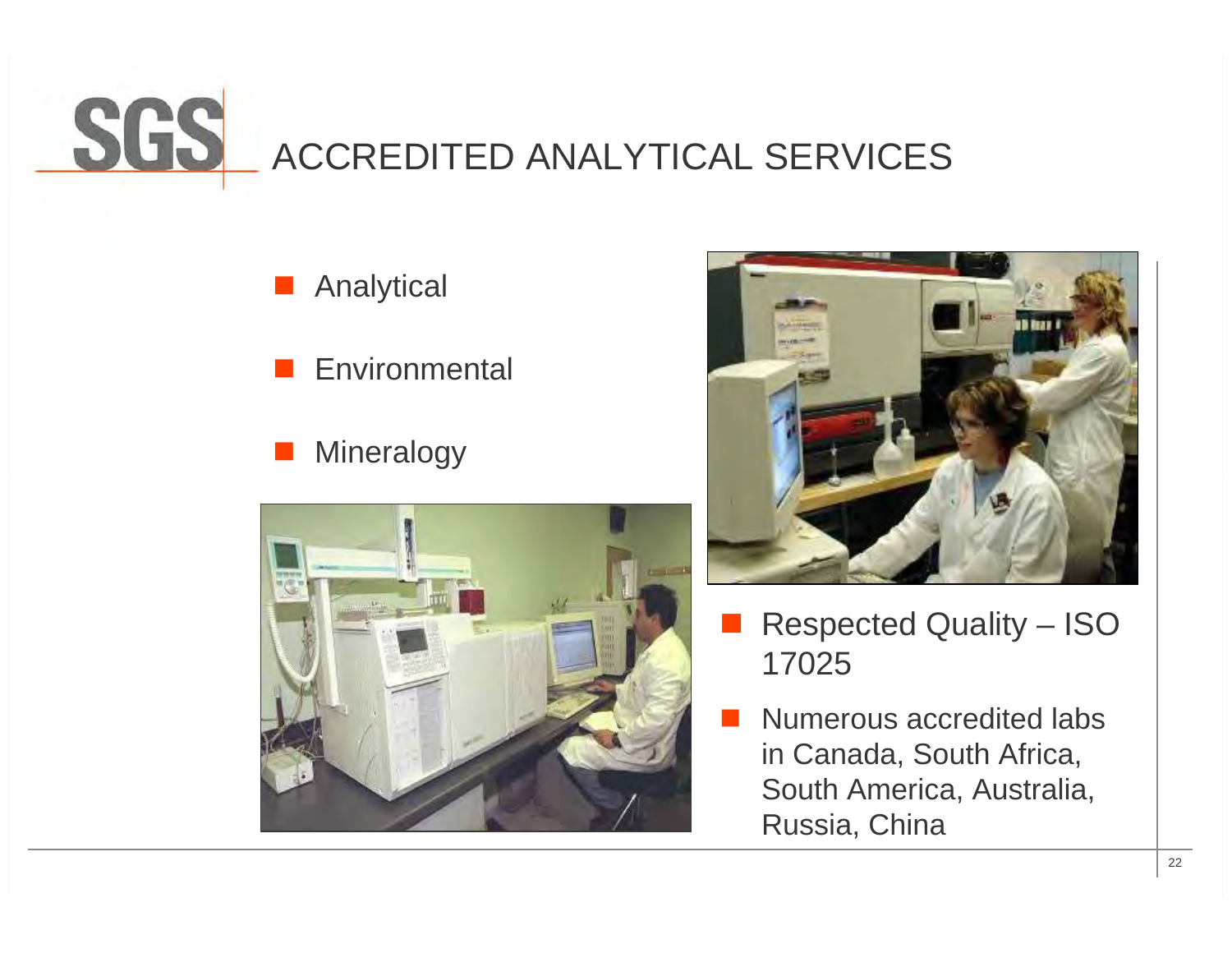## ADV. MINERALOGY SERVICE CENTRE



- T. Lab network providing automated process mineralogy services to high volume users.
	- 0 QEM Scan (6 ys experience, 30+ projects)
	- $\bullet$ XRD, SEM, electron microprobe
	- $\bullet$ Image analysis
	- $\bullet$  Petrography (PTS, PS), photography
- T. **Applications** 
	- $\bullet$ Ore-type definition
	- $\bullet$ Plant control and optimization
	- 0 Environmental and mine planning
	- Economic analysis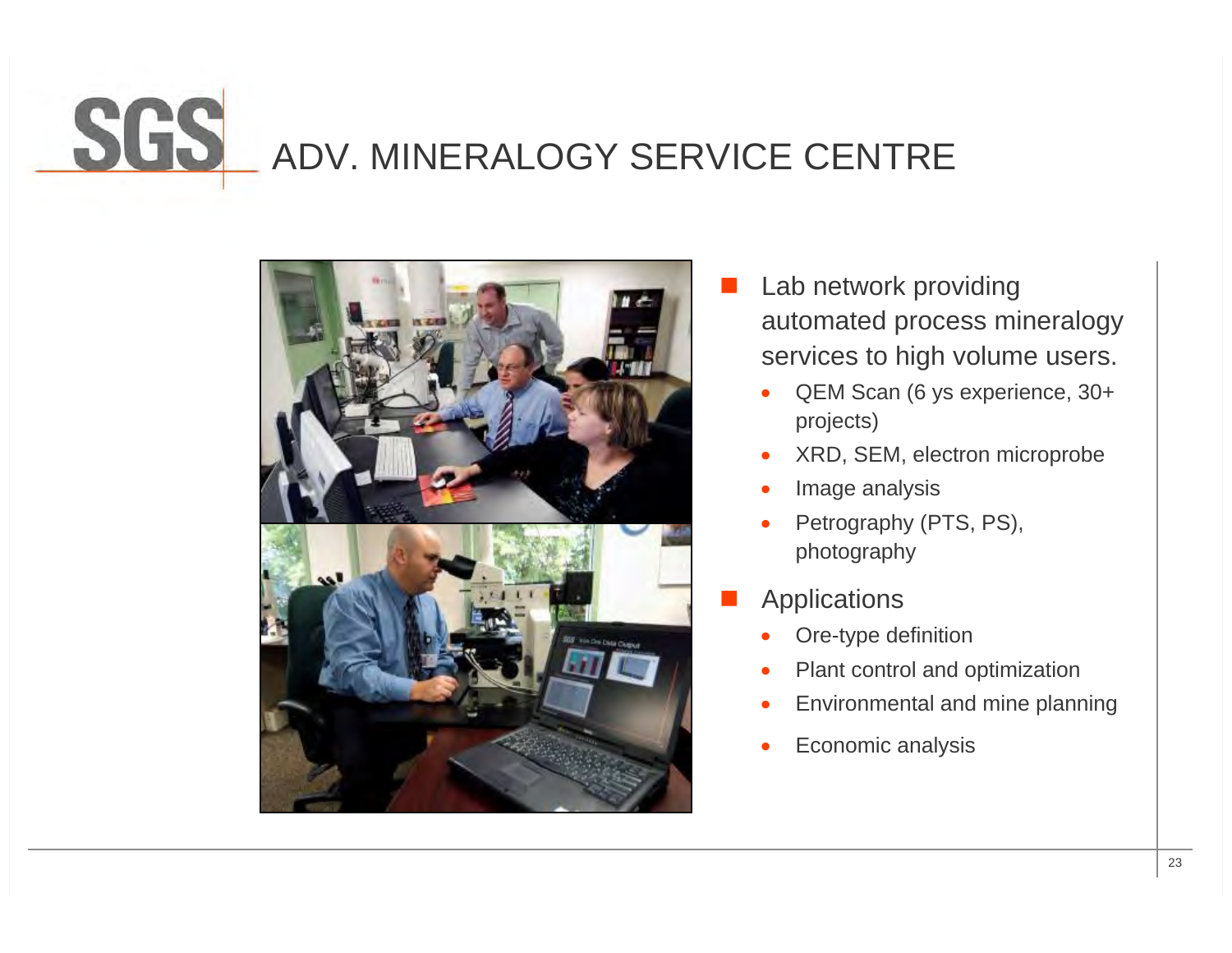## ADVANCED EXPERT SYSTEMS

- $\mathbb{R}^3$  Expert system = knowledge base + reasoning engine Mimics human thought process
- $\mathbb{R}^3$ **Applications** 
	- 0 Process control
	- 0 Simulation and modeling
	- 0 Scheduling and logistics
	- 0 Advanced process control
	- 0 Asset management
	- 0 Data hosting and analysis

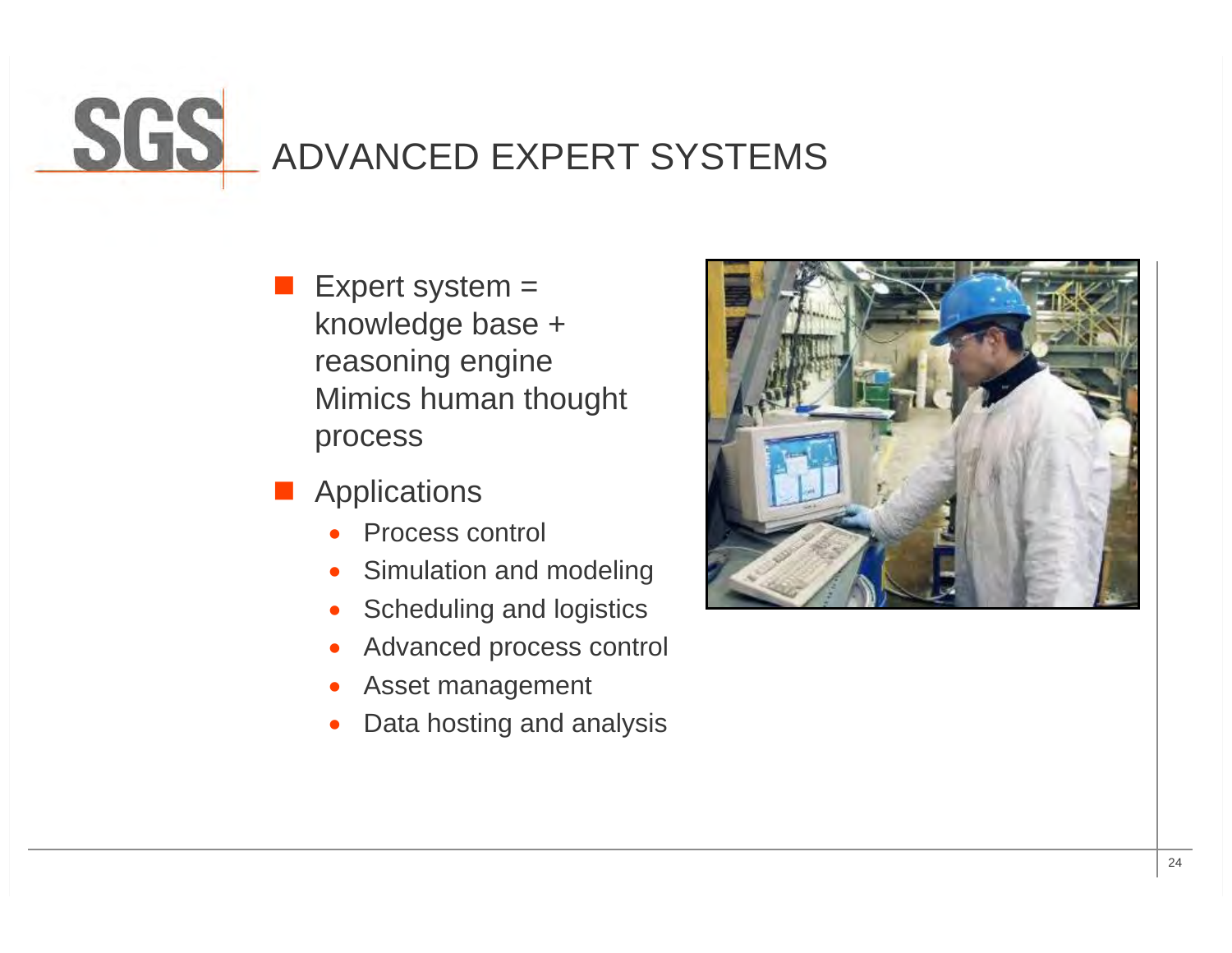

- 24/7 security patrols
- $\mathcal{L}(\mathcal{A})$ Caging of products or site
- $\mathcal{L}^{\text{max}}$  Final product can be secured





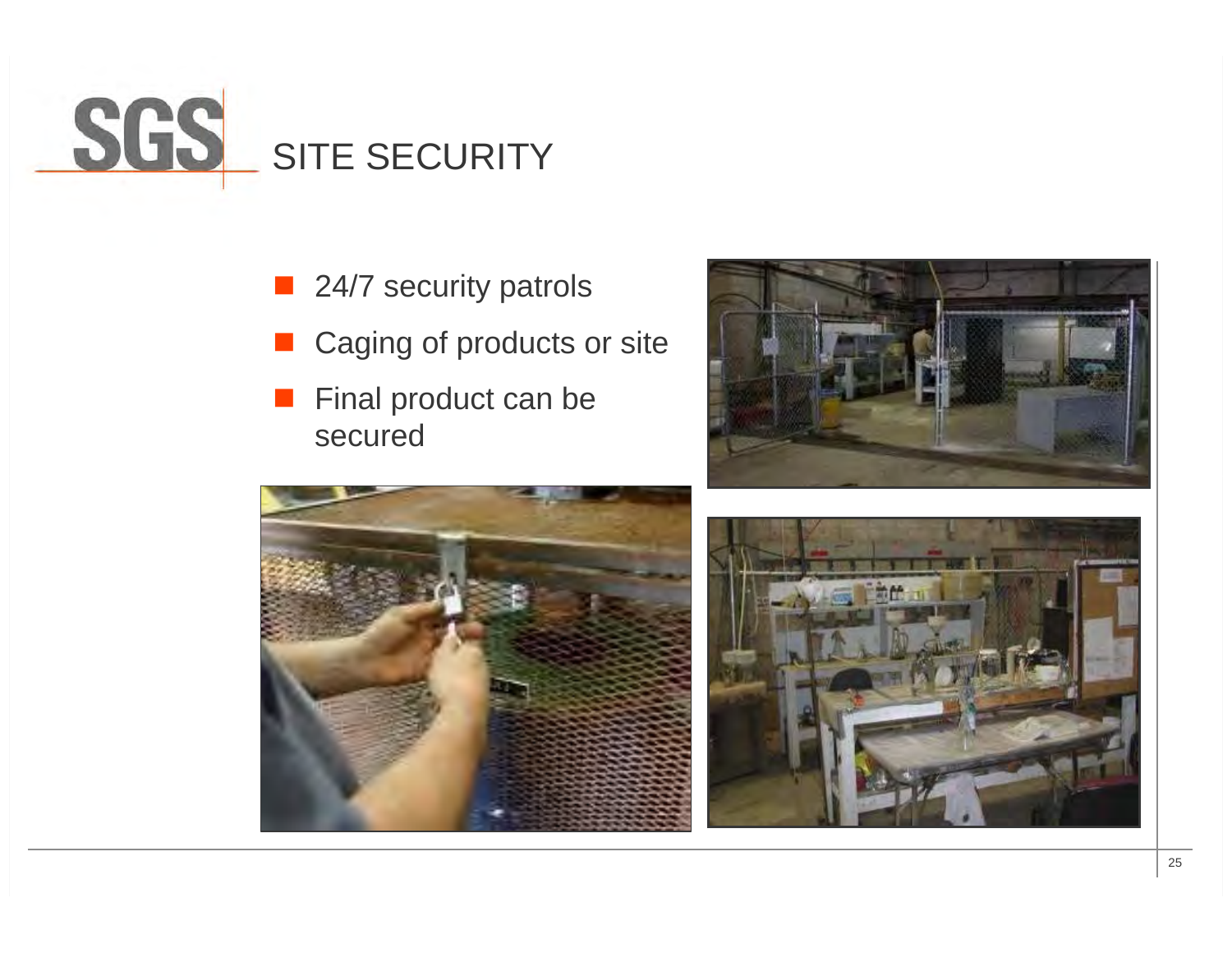# PLANT SECURITY

### $\mathbb{R}^3$  Depends on client requirements

- $\bullet$ Secure access facility
- $\bullet$  Video surveillance of key areas
- $\bullet$ Tapes kept as required



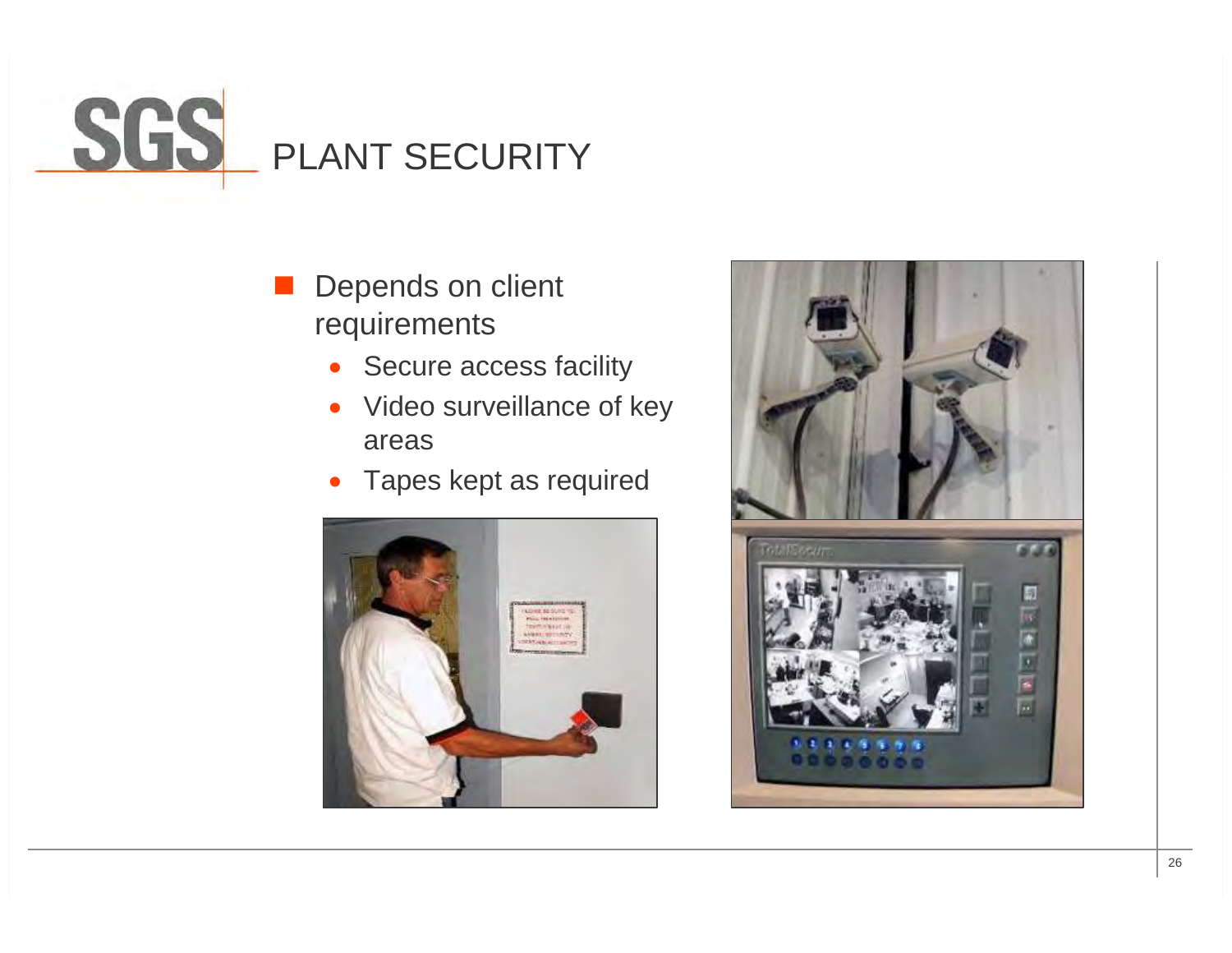

 $\mathcal{L}^{\text{max}}$ ■ Data Security and Access ■ Intellectual Property

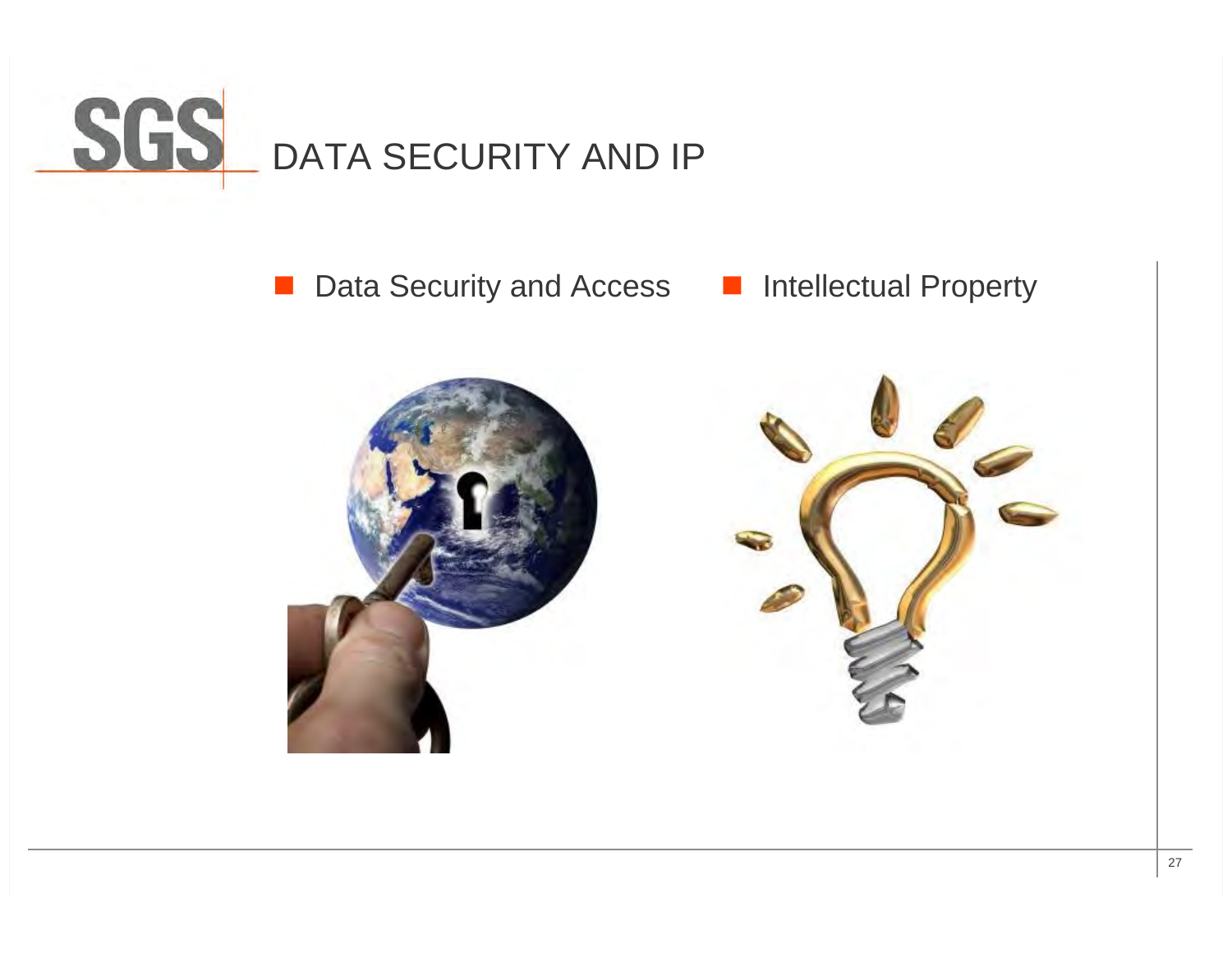## NEXT STEP: ON-SITE OPERATIONS

#### $\mathcal{L}^{\text{max}}_{\text{max}}$ Plant services

- $\bullet$ Commissioning
- 0 Management
- 0 **Training**
- Laboratory services
	- 0 Design
	- 0 Supply and outfitting
	- 0 **Operation**
	- 0 **Training**
	- 0 Metallurgical accounting

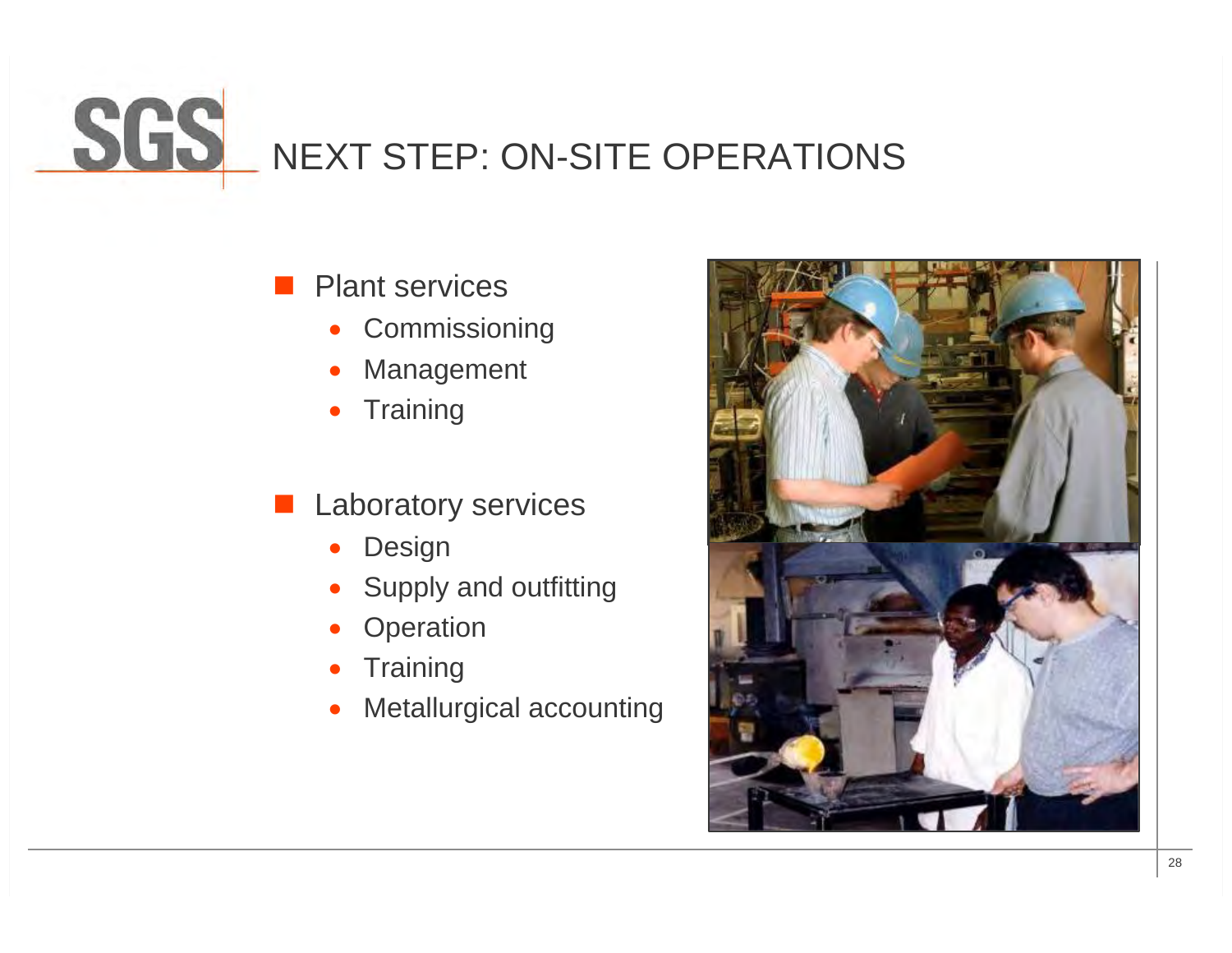# PRE-PLANNED ALLOWANCES AND FLEXIBILITY

- $\Box$  Changes CONTROL the success of piloting game, must preplan. Allow for:
	- 0 sample variability
	- 0 key parameter adjustment
	- 0 recycle streams flowrates
- $\Box$  Design, sizing and construction of equipment, piping and peripherals adjusting residence times in ALL circuits
- П Flexibility decreases with stage– from pre- to fullfeasibility.

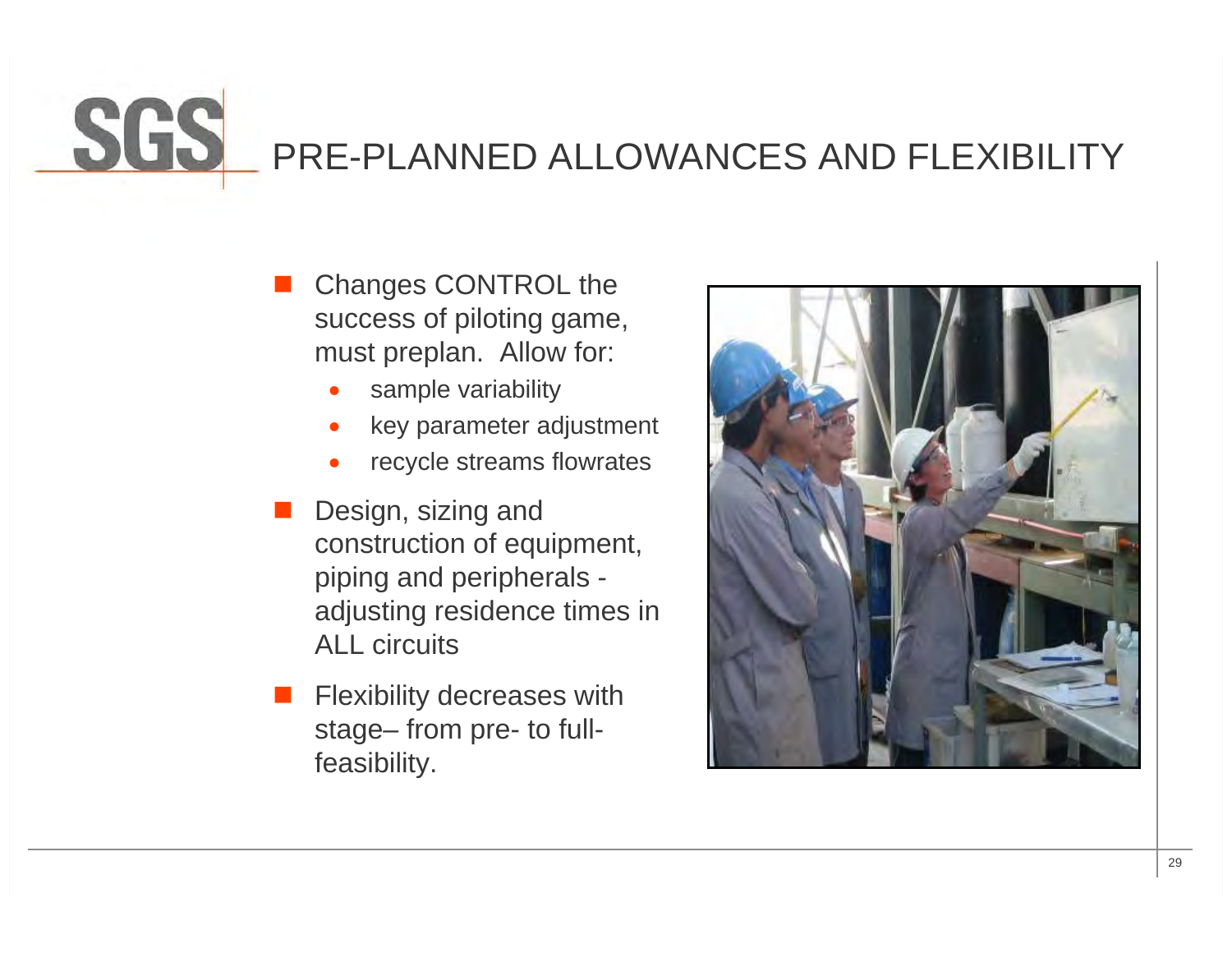# PLANNING

- $\mathbf{1}$ Transfer Metsim data/ test data
- 2 Determine pilot plant flow rates
- 3 Verify mass balance
- $\overline{4}$ Define: Residence time, Tank size and numbers, Surge volume, Cycle times
- 5 Produce detailed unit operations sequence.
- 6 Select "off the shelf" equipment - tanks, pumps, sensors, peripherals..
- 7 Define control requirements
- 8 Selection of adequate flowrate measurement devices for gases and liquids
- Design project -specific equipment tanks, thickeners/ccd, "exotics", etc. 9
- Define reagent requirements and order, include gas reagents  $10<sup>1</sup>$
- Produce Floor plan request Client review if necessary 11
- $12$ Final review before construction - include Client input
- $13<sup>°</sup>$ Construction
- $14$ Attach instrumentation and control
- Define detailed operating procedures 15
- Define operating data logging requirements 16
- Design sampling schedule, include sampling types 17
- 18 Design material management sheets
- 19 Define IT requirements
- Produce first draft of pilot plants operations plans and submit to client for approval 20
- 21 General review - include Client input
- Define Health and Safety requirements, including HAZOP 22
- 23 Engineers training session
- 24 Key personnel training session
- 25 All personnel training session and HAZOP

• **Written plan**

- **Checklist**
- **Update**

No one planned to fail. They failed to plan.

• **Manage**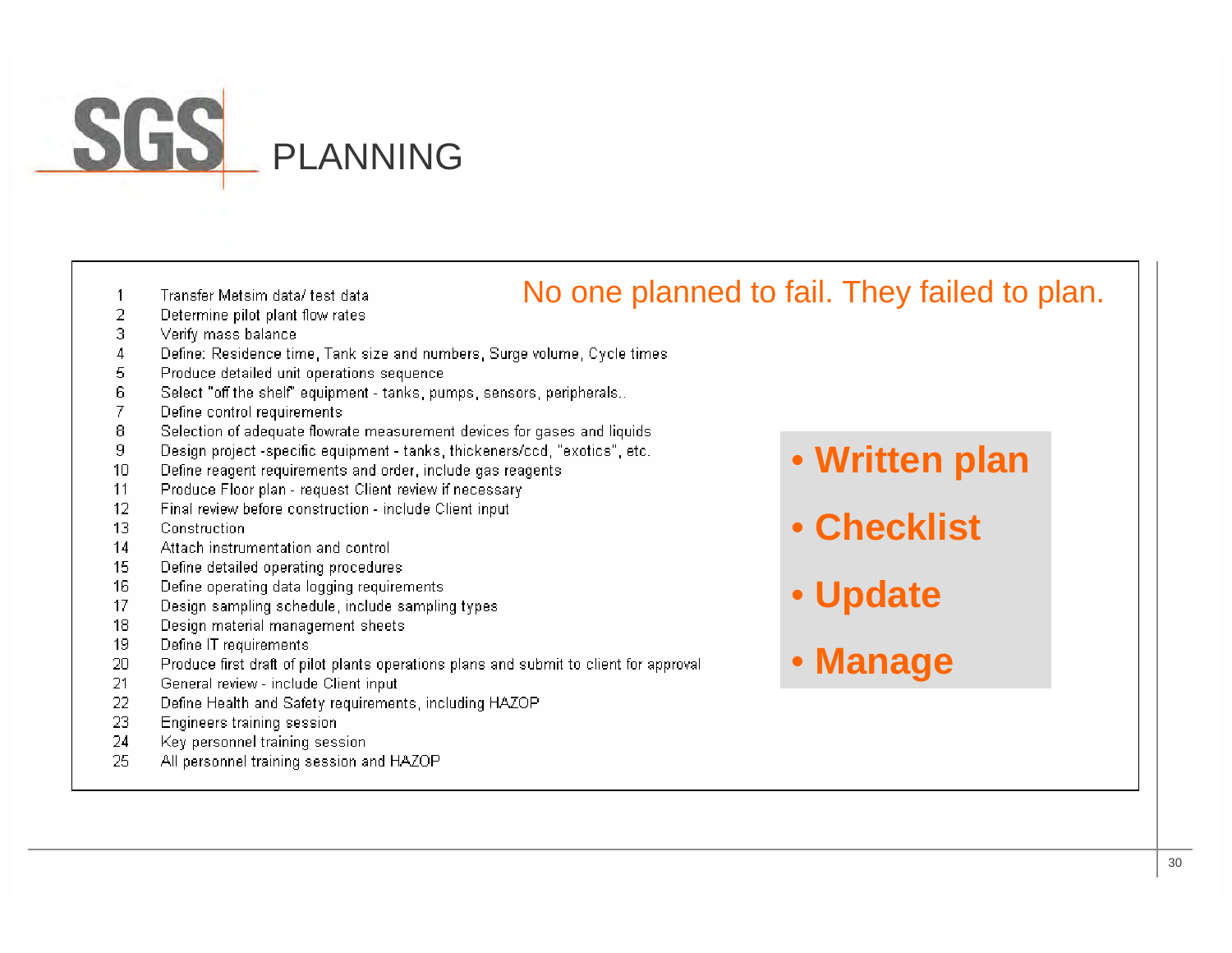

- $\Box$ Sample
- $\Box$  Money, time, human resources
- $\Box$  Work scope vs. expectations and "moving targets"
- $\Box$  Severe "under-testing" at bench scale
- **Key metallurgical expertise**
- П Technical advances